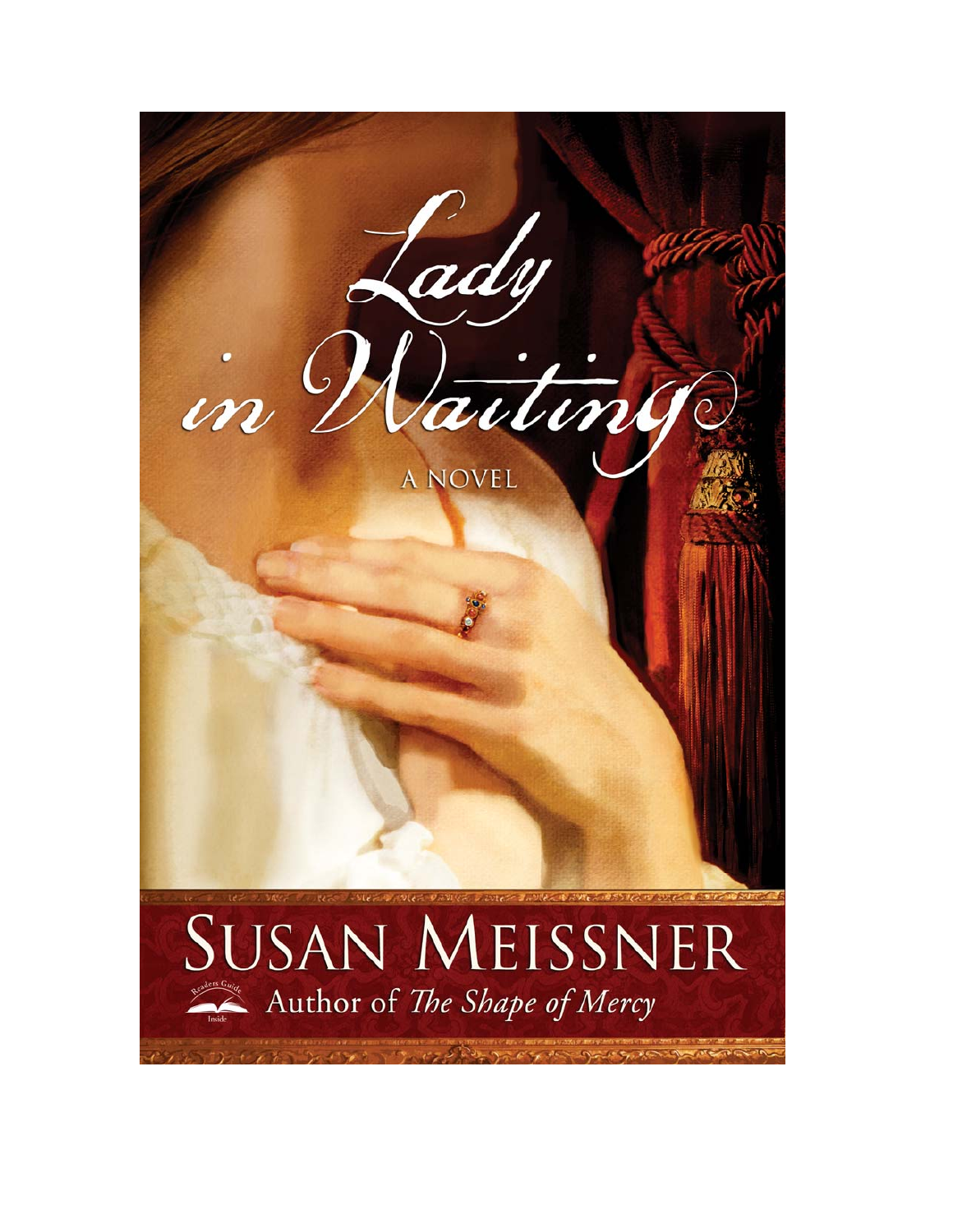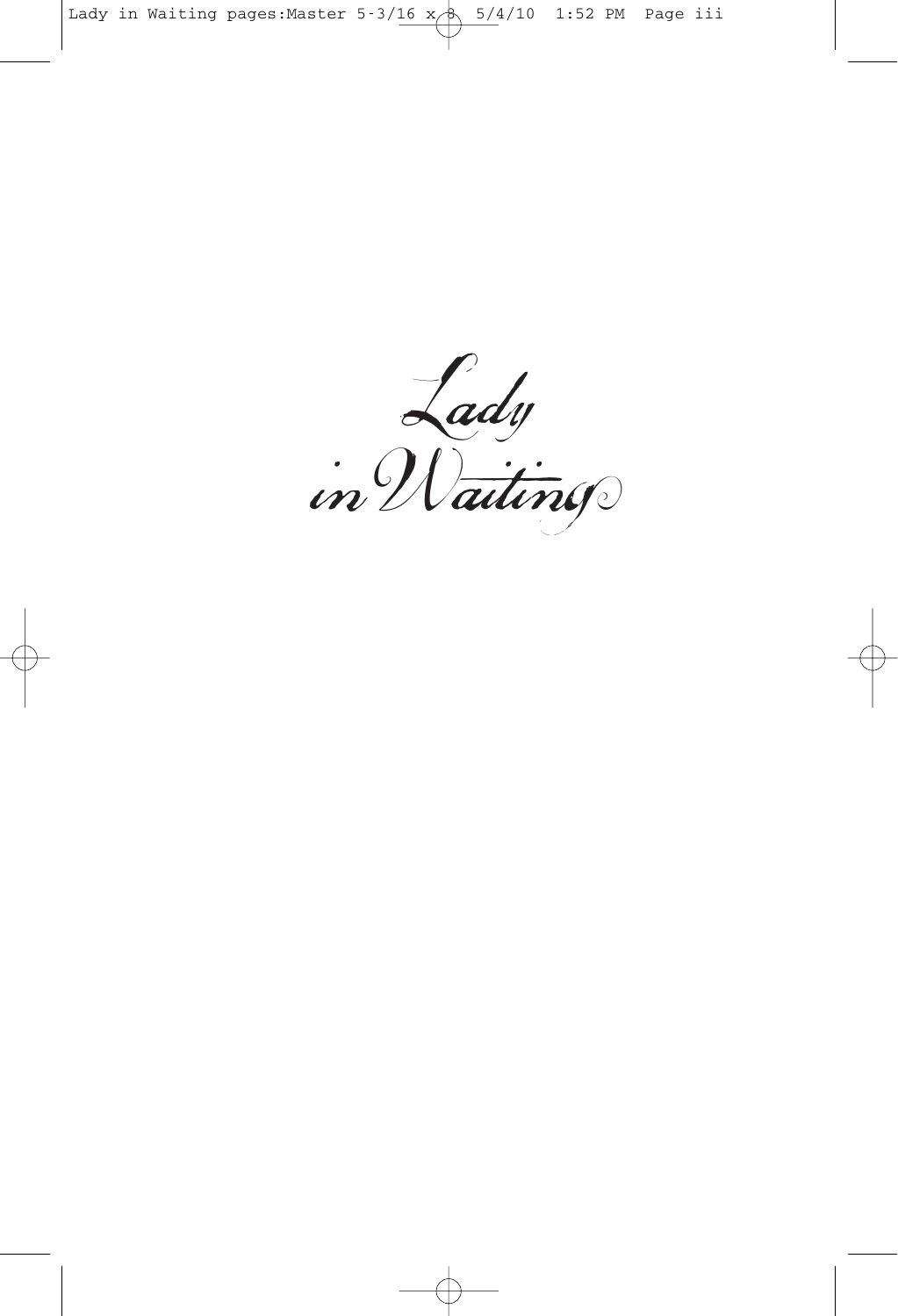### **BOOKS BY SUSAN MEISSNER**

*White Picket Fences The Shape of Mercy Blue Heart Blessed A Seahorse in the Thames In All Deep Places The Remedy for Regret A Window to the World Why the Sky Is Blue*

Rachael Flynn Mysteries *Widows and Orphans Sticks and Stones Days and Hours*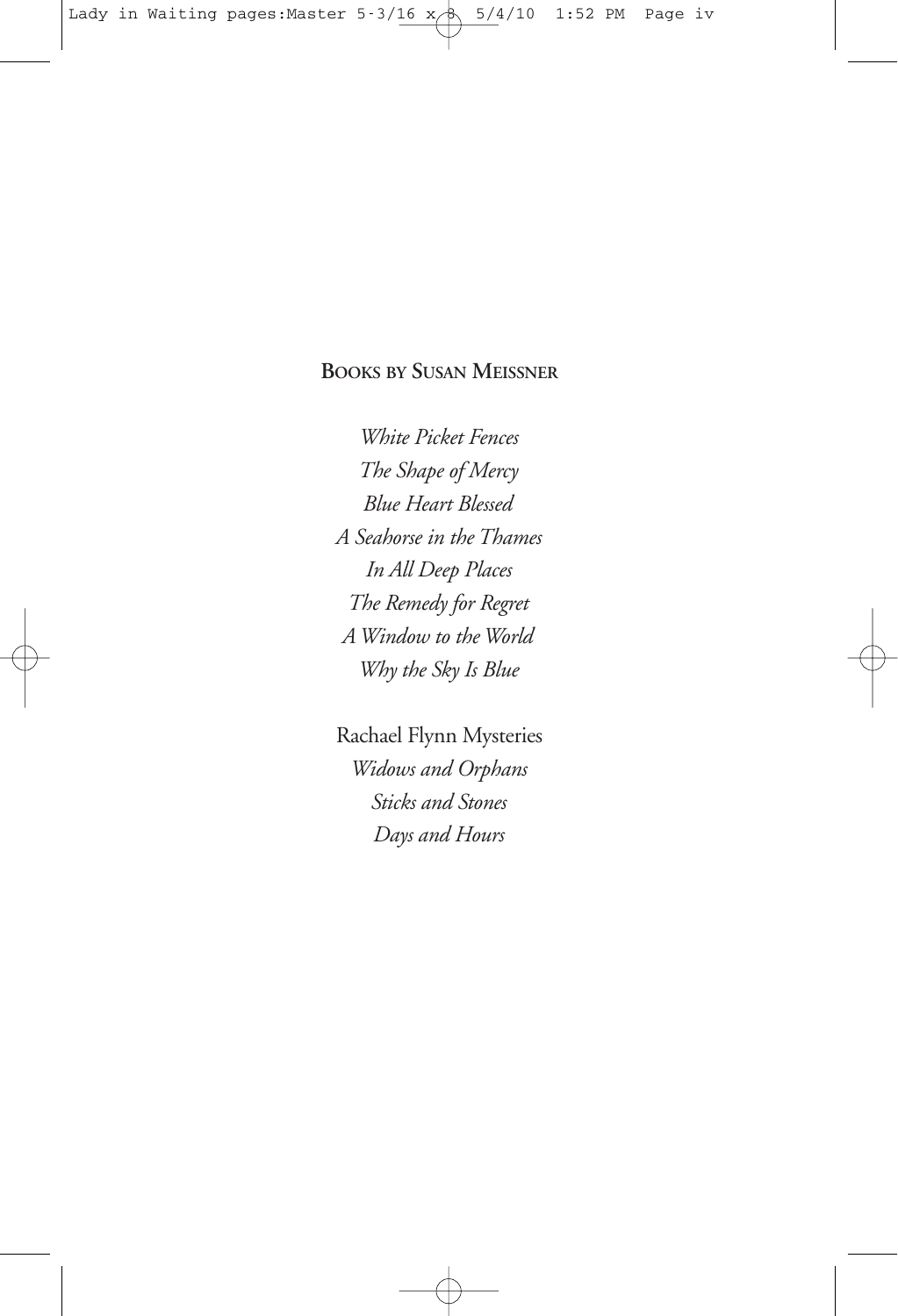

## SUSAN MEISSNER Author of *The Shape of Mercy*

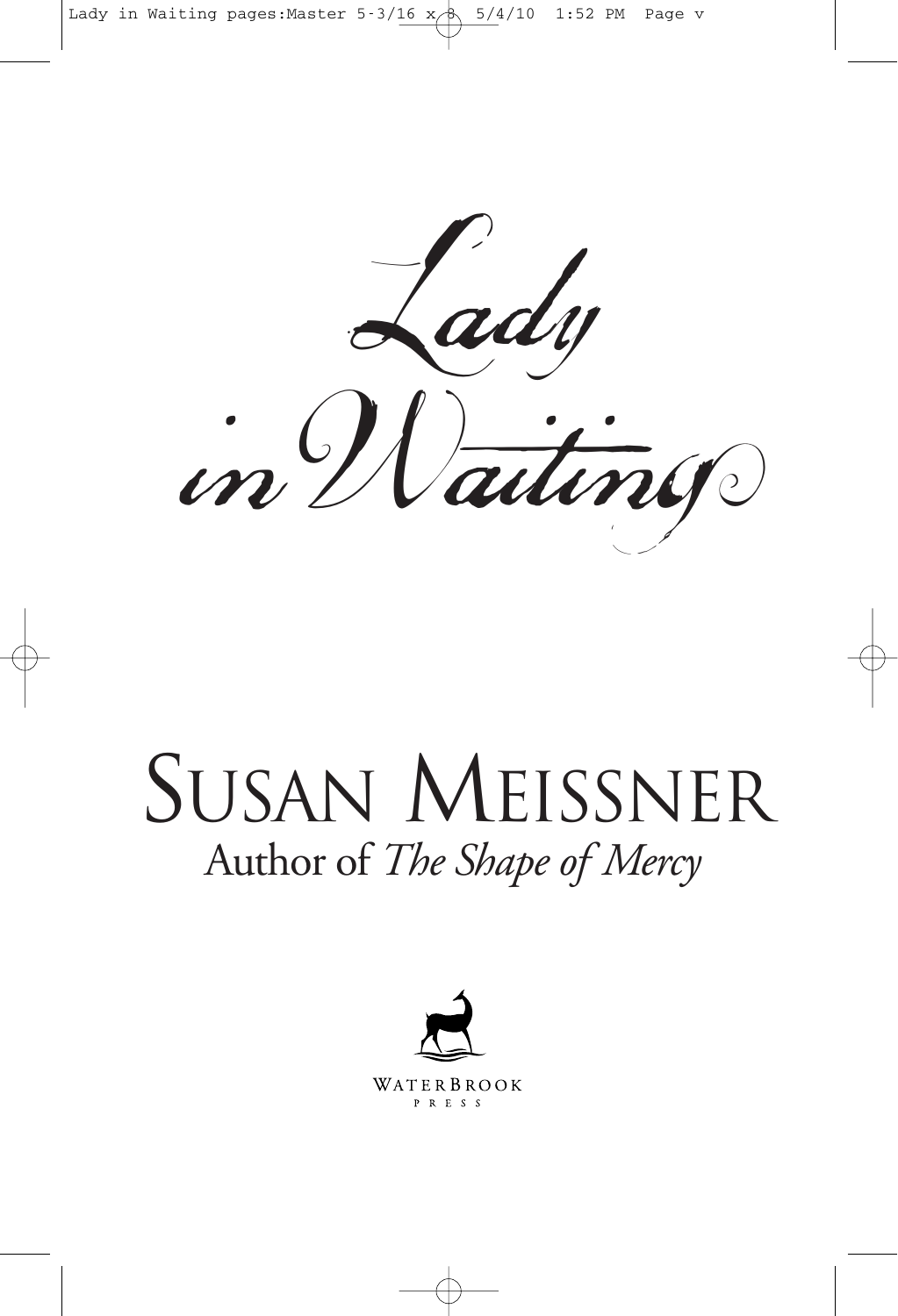LADY IN WAITING PUBLISHED BY WATERBROOK PRESS 12265 Oracle Boulevard, Suite 200 Colorado Springs, Colorado 80921

Scripture quotations are taken from the King James Version.

Apart from well-known real people and real events associated with the life of Lady Jane Grey, the characters and events in this book are fictional and any resemblance to actual persons or events is coincidental.

ISBN 978-0-307-45883-4 ISBN 978-0-307-45884-1 (electronic)

Copyright © 2010 by Susan Meissner

All rights reserved. No part of this book may be reproduced or transmitted in any form or by any means, electronic or mechanical, including photocopying and recording, or by any information storage and retrieval system, without permission in writing from the publisher.

Published in the United States by WaterBrook Multnomah, an imprint of the Crown Publishing Group, a division of Random House Inc., New York.

WATERBROOK and its deer colophon are registered trademarks of Random House Inc.

Library of Congress Cataloging-in-Publication Data

Meissner, Susan, 1961–

Lady in waiting : a novel / by Susan Meissner. — 1st ed.

p. cm.

ISBN 978-0-307-45883-4 — ISBN 978-0-307-45884-1

1. Self-actualization (Psychology) in women—Fiction. 2. Grey, Jane, Lady, 1537–1554— Fiction. I. Title.

PS3613.E435L33 2010

813'.6—dc22

2010009570

Printed in the United States of America 2010—First Edition

10 9 8 7 6 5 4 3 2 1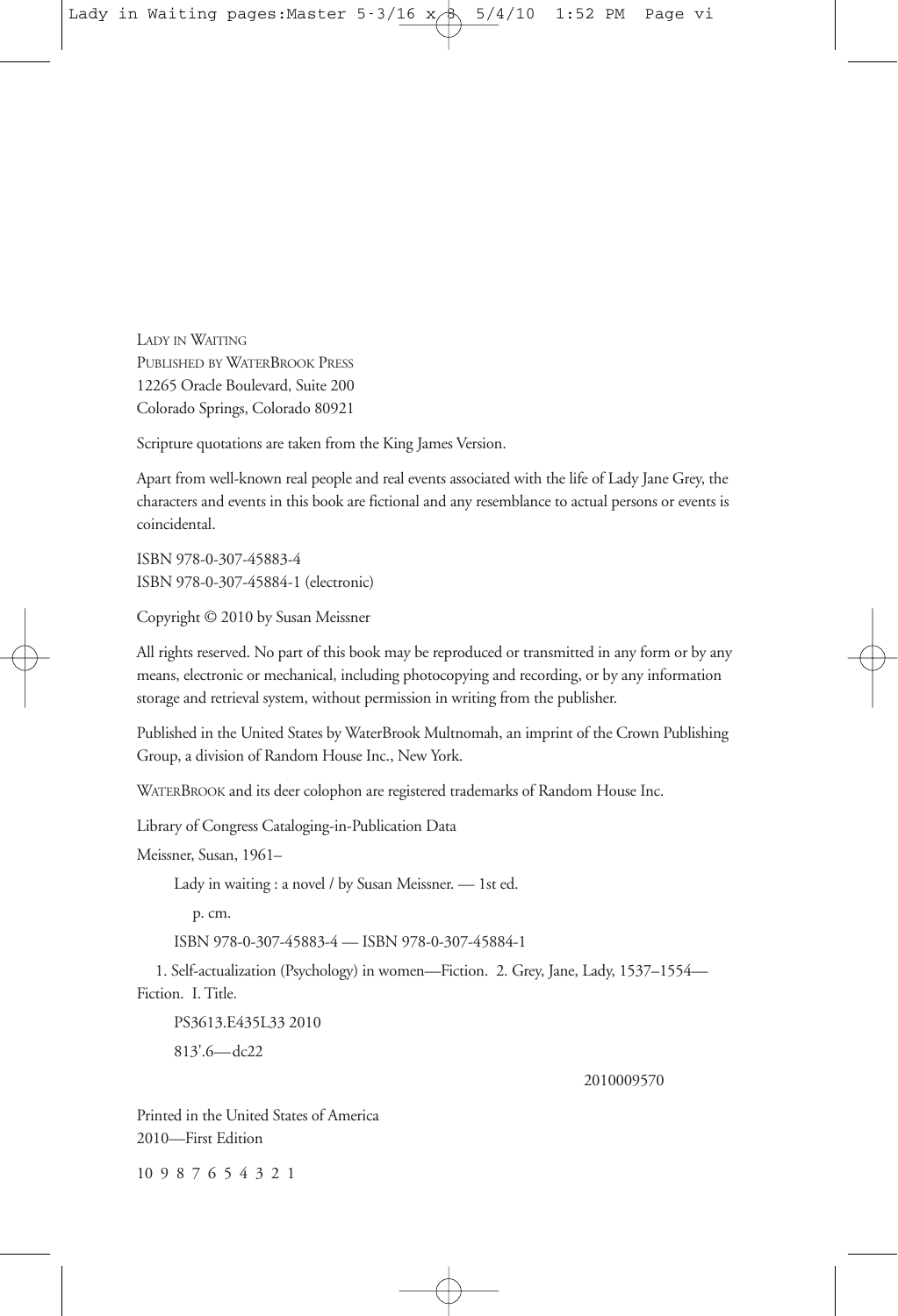业泰

*For Bob, the one my heart beats for.*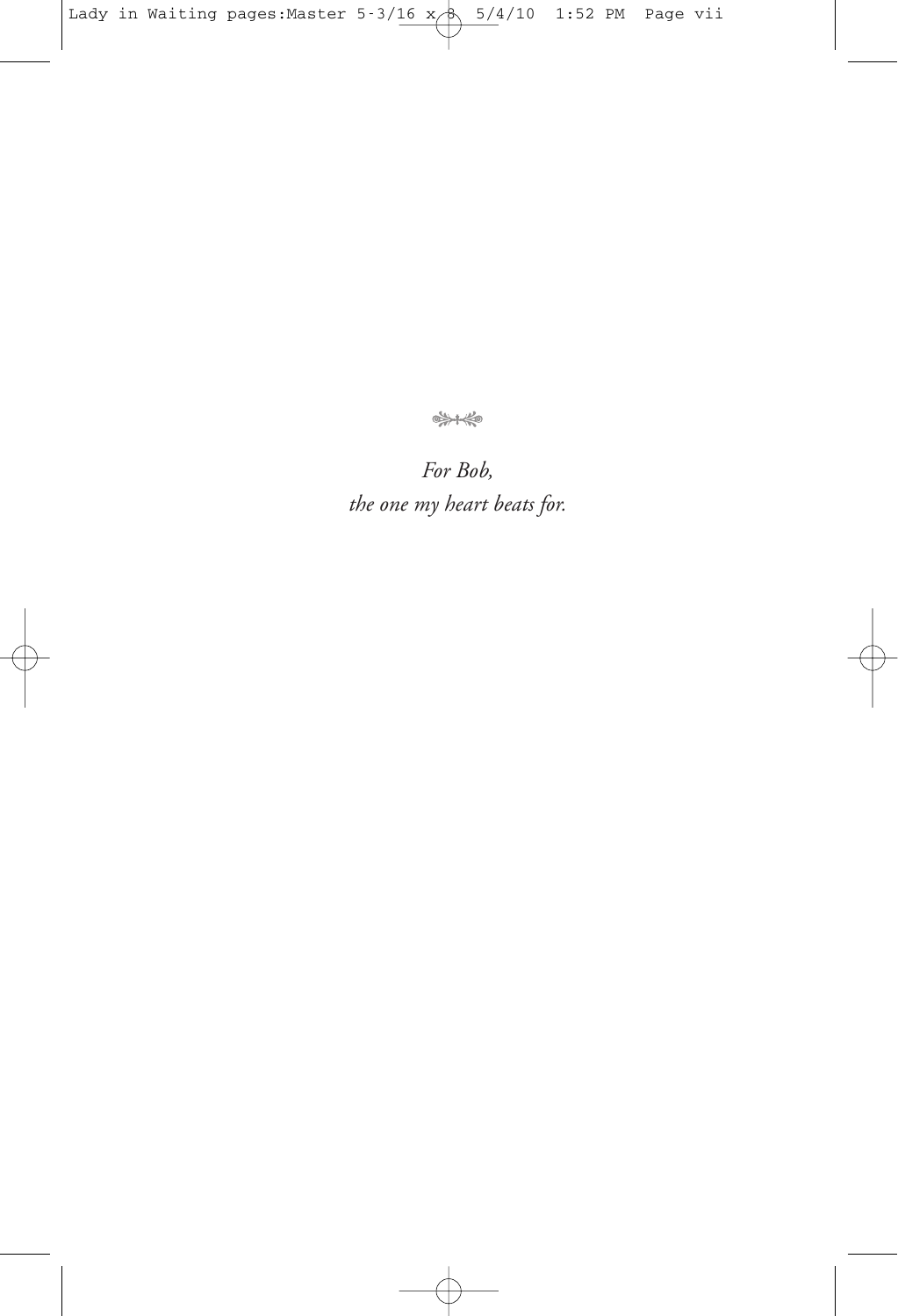### Lady Jane Grey's Royals & Nobles

**Henry Grey** *Marquess of Dorset, Duke of Suffolk* Lady Jane Grey's father

**Frances Brandon Grey** *Marchioness of Dorset, Duchess of Suffolk* Fourth in line to the throne after Henry VIII Jane's mother

**Lady Jane Grey** Fifth in line to the throne after Henry VIII

**Thomas Seymour** *Lord Admiral* Married Henry VIII's widow, the Queen Dowager, Katherine Parr Uncle to Edward VI

**Edward Seymour** *Duke of Somerset and Lord Protector to Edward VI* Brother to Lord Admiral Thomas Seymour Uncle to Edward VI

**Edward Seymour the younger** Son of the Lord Protector, the Duke of Somerset

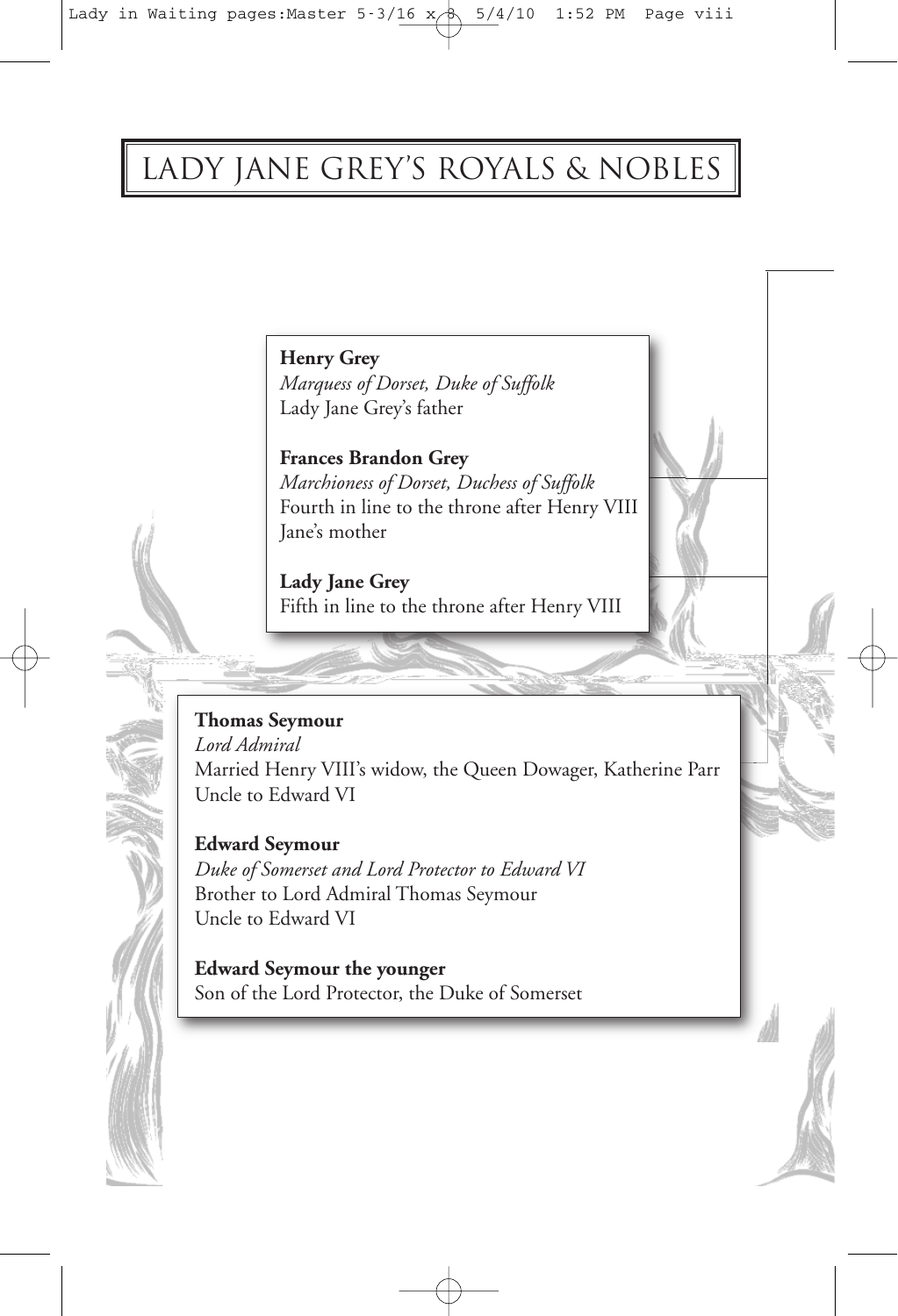

#### **Edward VI**

First in line to the throne Son of Henry VIII and Jane Seymour

**Princess Mary** Second in line to the throne Daughter of Henry VIII and Catherine of Aragon

**Princess Elizabeth** Third in line to the throne Daughter of Henry VIII and Anne Boleyn

> **John Dudley** *Earl of Warwick, Duke of Northumberland* Lord Protector after Edward Seymour the elder

**Guildford Dudley** Son of John Dudley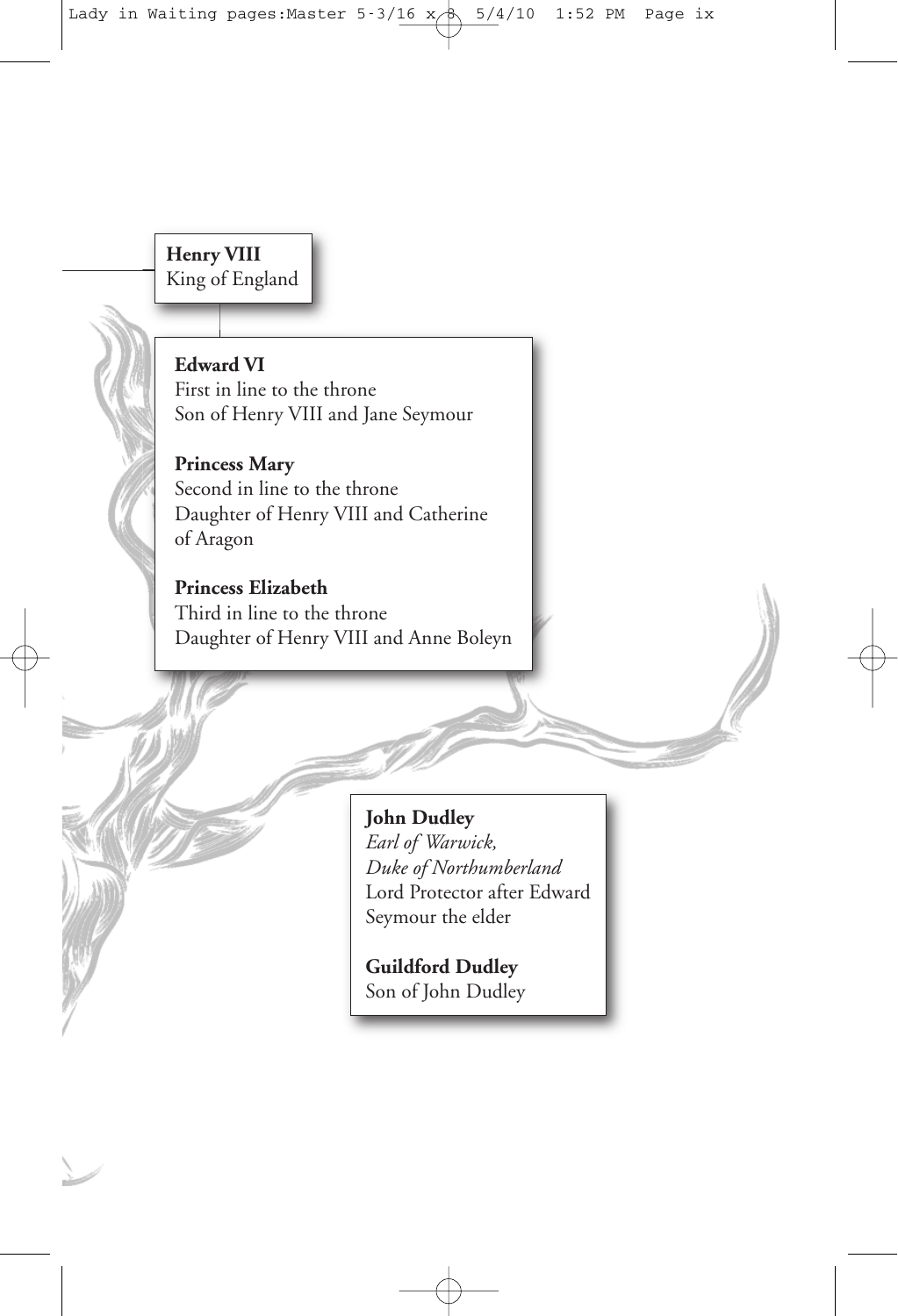*I saw the angel in the marble and carved until I set him free.*

—MICHELANGELO BUONARROTI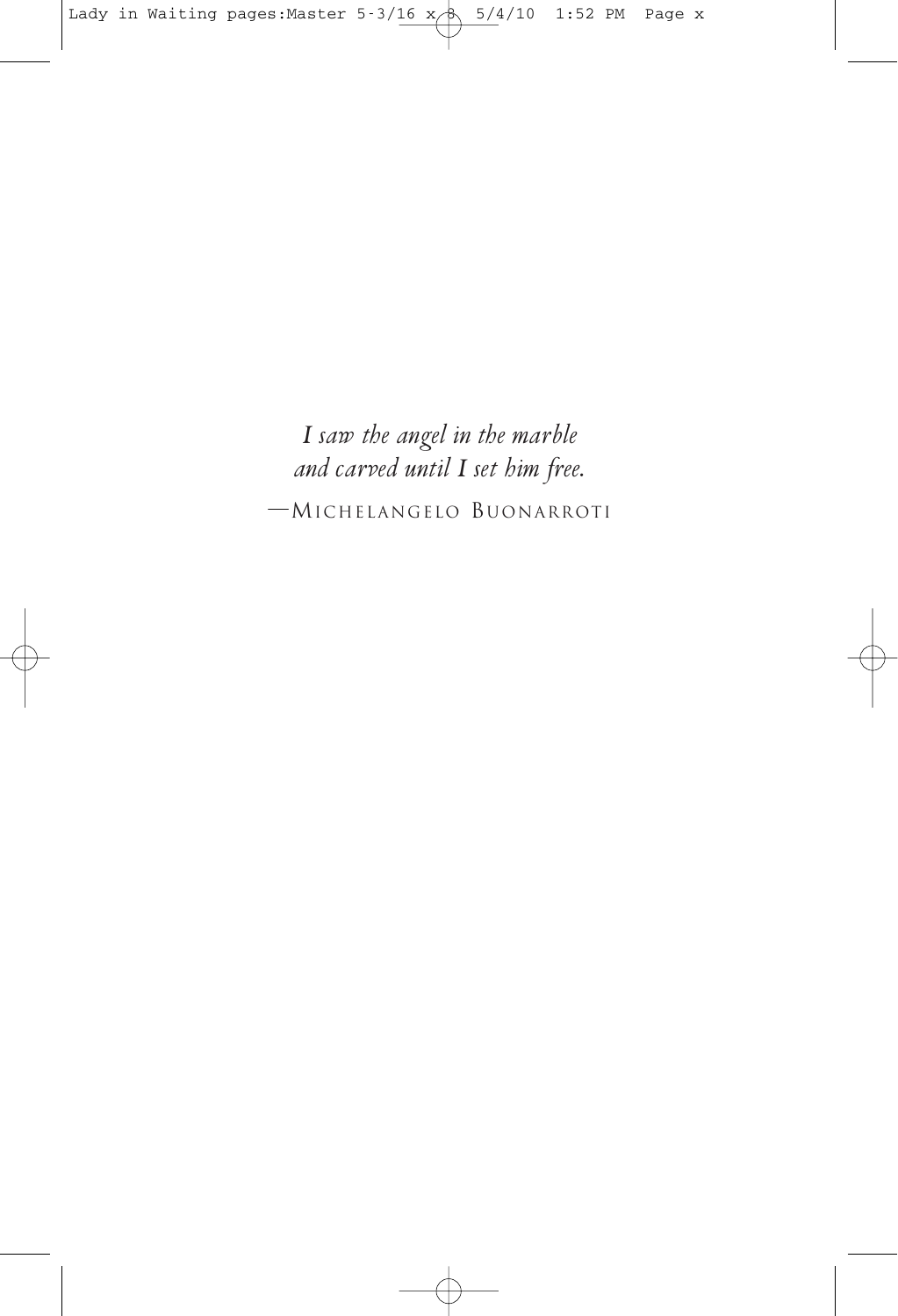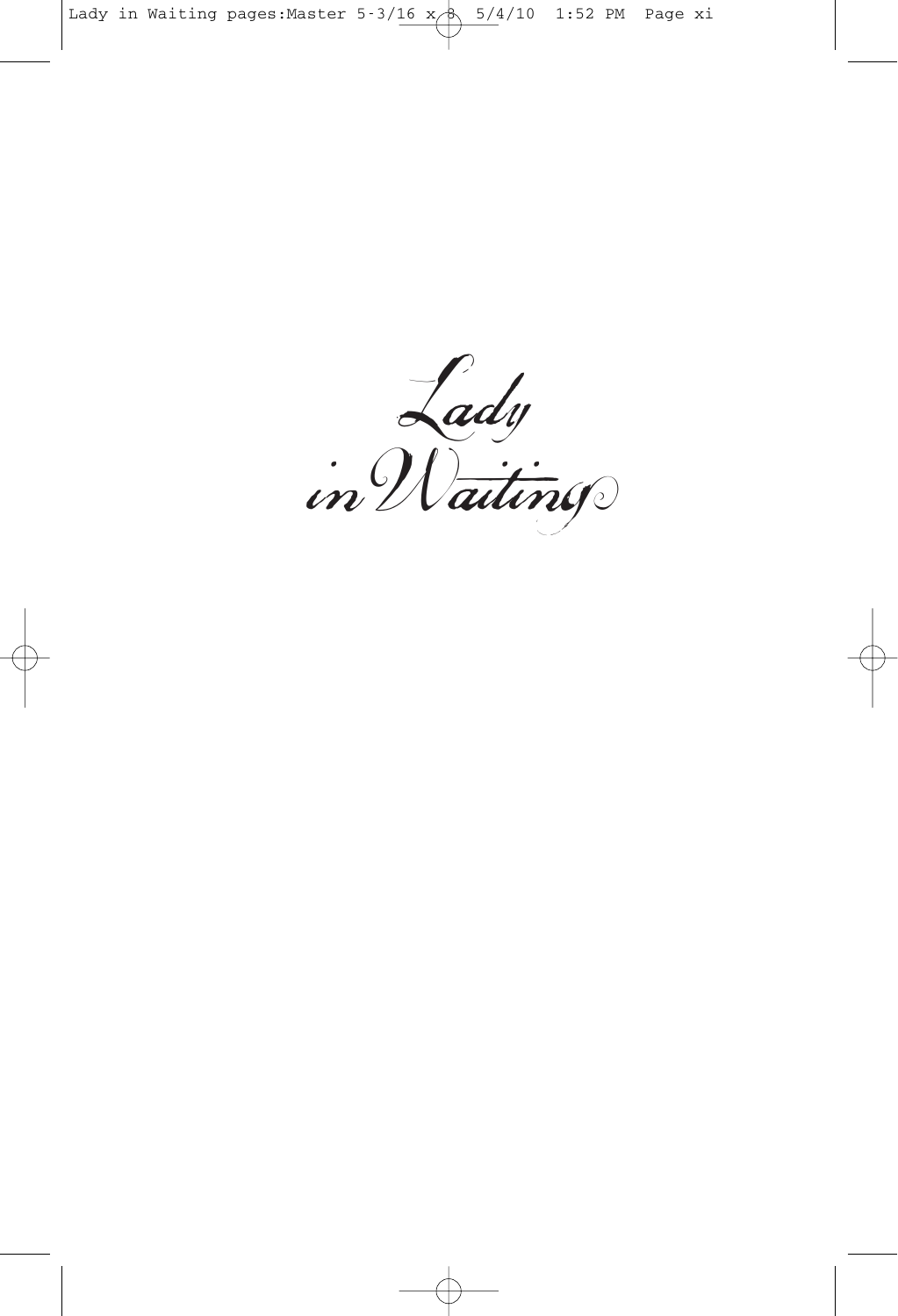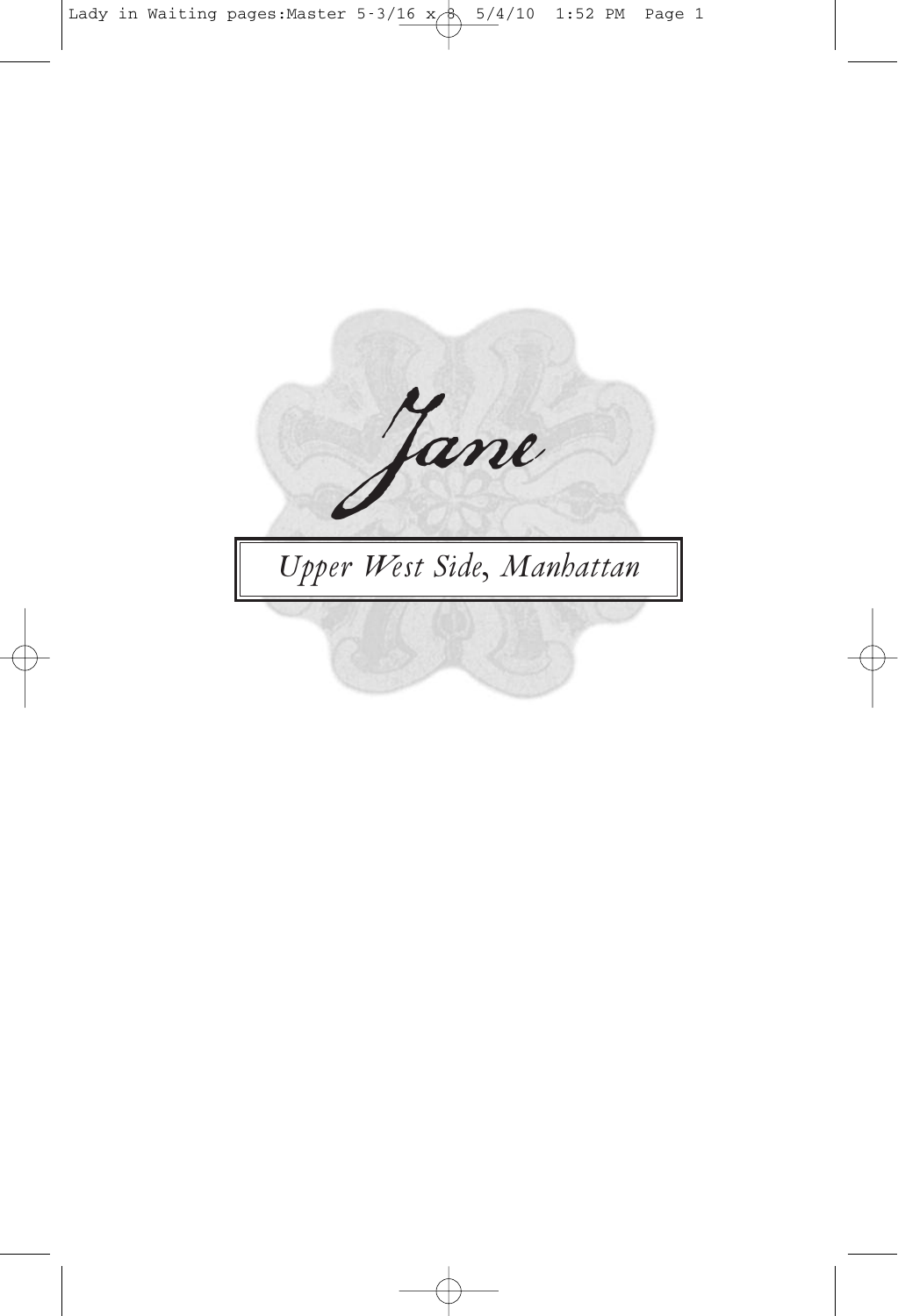$\mathcal O$ ne

The mantel clock was exquisite, even though its hands rested in silence at twenty minutes past two. Carved—near as I could tell from a single piece of mahogany, its glimmering patina looked warm to the touch. Rosebuds etched into the swirls of wood grain flanked the sides like two bronzed bridal bouquets. The clock's top was rounded and smooth like the draped head of a Madonna. I ran my palm across the polished surface, and it was like touching warm water.

Legend was this clock originally belonged to the young wife of a Southampton doctor and that it stopped keeping time in 1912, the very moment the *Titanic* sank and its owner became a widow. The grieving woman's only consolation was the clock's apparent prescience of her husband's horrible fate and its kinship with the pain that left her inert in sorrow. She never remarried, and she never had the clock fixed.

I bought it sight unseen for my great aunt's antique store, like so many of the items I'd found for the display cases. In the year and a half I'd been in charge of the inventory, the best pieces had come from the obscure estate sales that my British friend, Emma Downing, came upon while tooling around the southeast of England looking for oddities for her costume shop. She found the clock at an estate sale in Felixstowe, and the auctioneer, so she told me, had been unimpressed with the clock's sad history. Emma said he'd read the accompanying note about the clock as if reading the rules for rugby.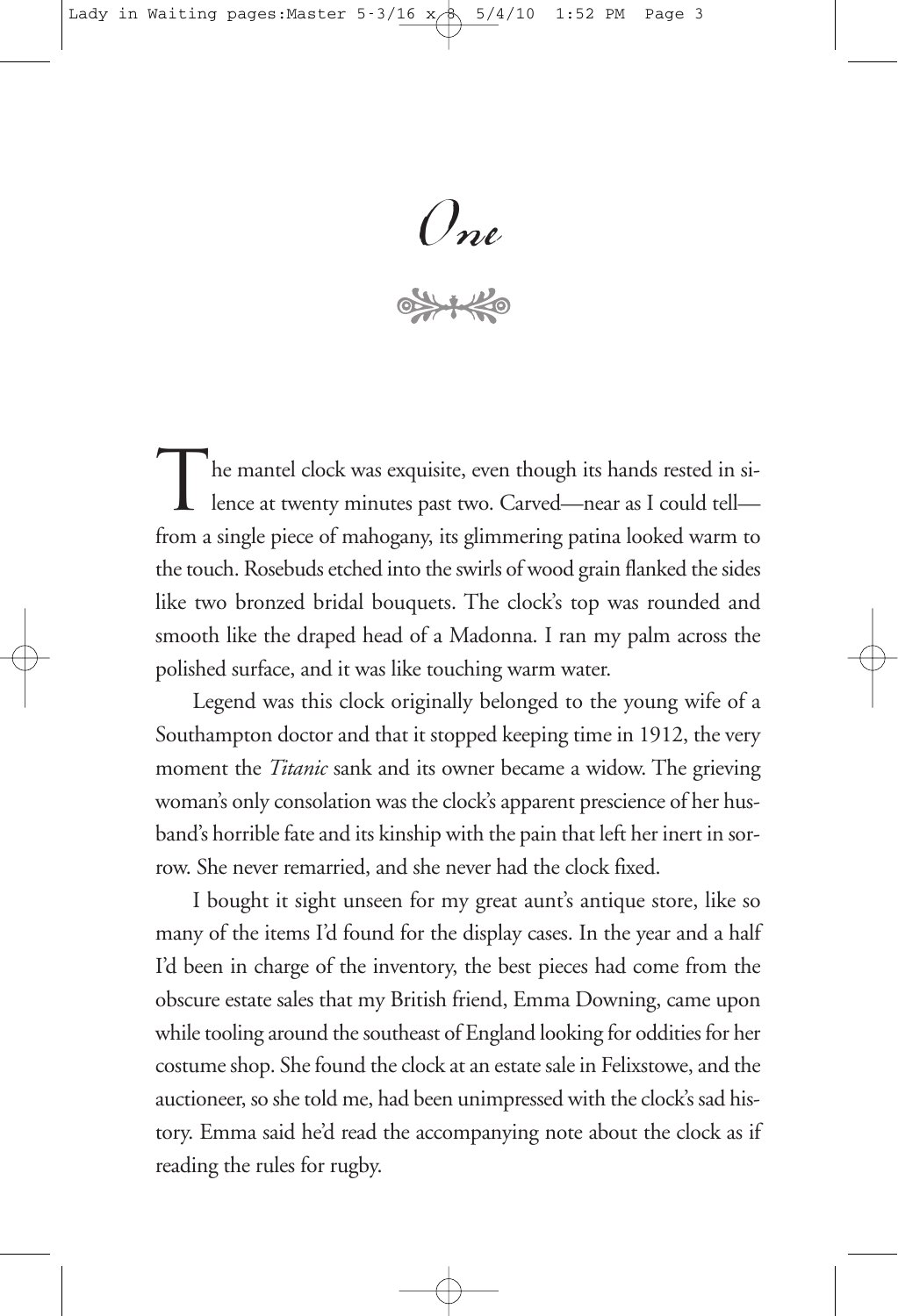My mother watched now as I positioned the clock on the lacquered black mantel that rose above a marble fireplace. She held a lead crystal vase of silk daffodils in her hands.

"It should be ticking." She frowned. "People will wonder why it's not ticking." She set the vase down on the hearth and stepped back. Her heels made a clicking sound on the parquet floor beneath our feet. "You know, you probably would've sold it by now if it was working. Did Wilson even look at it? You told me he could fix anything."

I flicked a wisp of fuzz off the clock's face. I hadn't asked the shop's resident-and-unofficial repairman to fix it. "It wouldn't be the same clock if it was fixed."

"It would be a clock that did what it was supposed to do." My mother leaned in and straightened one of the daffodil blooms.

"This isn't just any clock, Mom." I took a step back too.

My mother folded her arms across the front of her Ann Taylor suit. Pale blue, the color of baby blankets and robins' eggs. Her signature color. "Look, I get all that about the *Titanic* and the young widow, but you can't prove any of it, Jane," she said. "You could never sell it on that story."

A flicker of sadness wobbled inside me at the thought of parting with the clock. This happens when you work in retail. Sometimes you have a hard time selling what you bought to sell.

"I'm thinking maybe I'll keep it."

"You don't make a profit by hanging on to the inventory." My mother whispered this, but I heard her. She intended for me to hear her. This was her way of saying what she wanted to about her aunt's shop—which she'd inherit when Great Aunt Thea passed—without coming across as interfering.

My mother thinks she tries very hard not to interfere. But it is one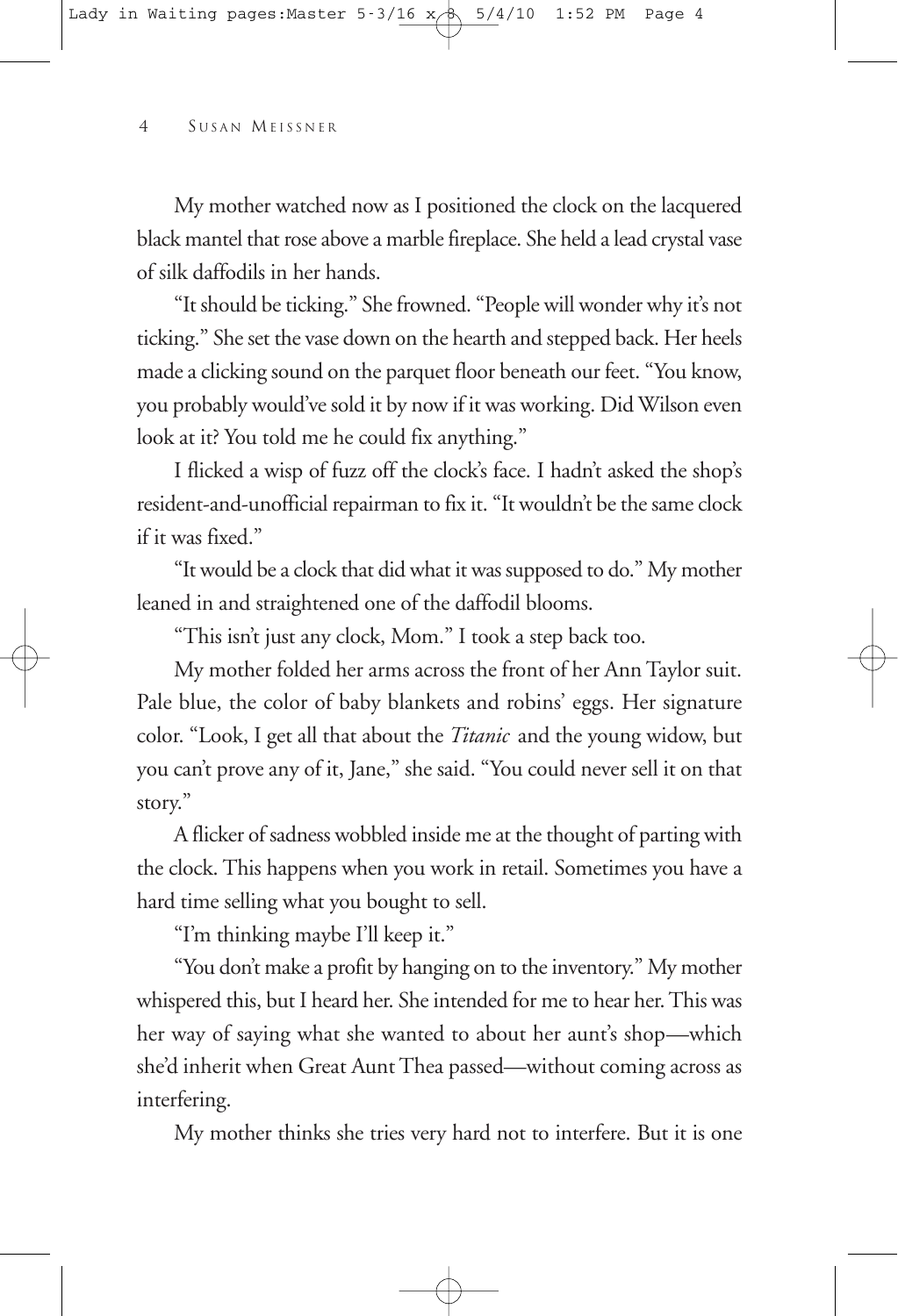of her talents. Interfering, when she thinks she's not. It drives my younger sister, Leslie, nuts.

"Do you want me to take it back to the store?" I asked.

"No! It's perfect for this place. I just wish it were ticking." She nearly pouted.

I reached for the box at my feet that I brought the clock in along with a set of Shakespeare's works, a pair of pewter candlesticks, and a Wedgwood vase. "You could always get a CD of sound effects and run a loop of a ticking clock," I joked.

She turned to me, childlike determination in her eyes. "I wonder how hard it would be to find a CD like that!"

"I was kidding, Mom! Look what you have to work with." I pointed to the simulated stereo system she'd placed into a polished entertainment center behind us. My mother never used real electronics in the houses she staged, although with the clientele she usually worked with—affluent real estate brokers and equally well-off buyers and sellers—she certainly could.

"So I'll bring in a portable player and hide it in the hearth pillows." She shrugged and then turned to the adjoining dining room. A gleaming black dining table had been set with white bone china, pale yellow linen napkins, mounds of fake chicken salad, mauve rubber grapes, plastic croissants, and petit fours. An arrangement of pussy willows graced the center of the table. "Do you think the pussy willows are too rustic?" she asked.

She wanted me to say yes, so I did.

"I think so too," she said. "I think we should swap these out for that vase of gerbera daisies you have on that escritoire in the shop's front window. I don't know what I was thinking when I brought these." She reached for the unlucky pussy willows. "We can put these on the entry table with our business cards."

She turned to me. "You did bring yours this time, didn't you? It's silly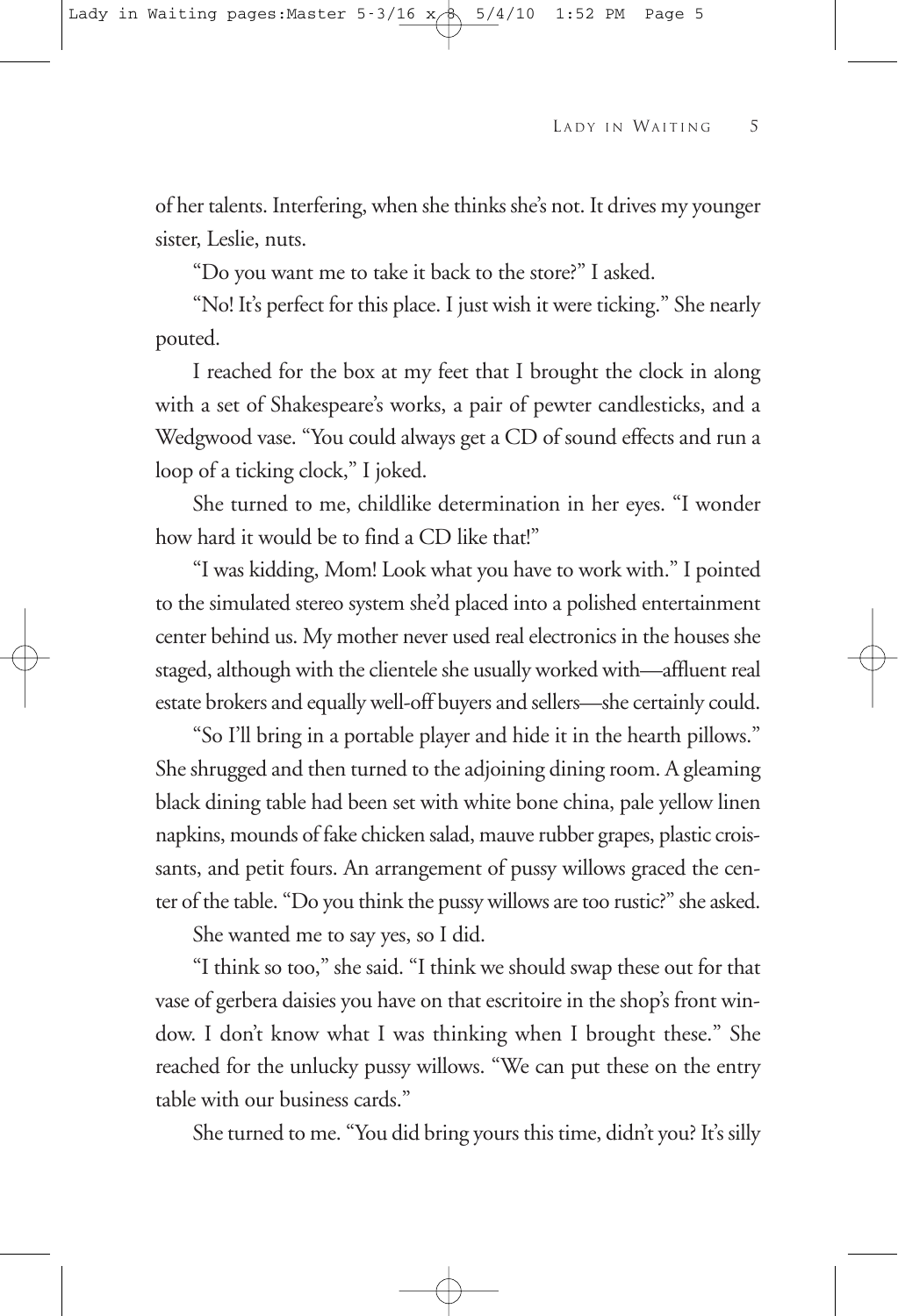for you to go to all this work and then not get any customers out of it." My mother made her way to the entryway with the pussy willows in her hands and intention in her step. I followed her.

This was only the second house I'd helped her stage, and I didn't bring business cards the first time, because she hadn't invited me to until we were about to leave. She'd promptly told me then to never go anywhere without business cards. Not even to the ladies' room. She'd said it and then waited, like she expected me to take out my BlackBerry and make a note of it.

"I have them right here." I reached into the front pocket of my capris and pulled out a handful of glossy business cards emblazoned with *Amsterdam Avenue Antiques* and its logo—three *A'*s entwined like a Celtic eternity knot. I handed them to her, and she placed them in a silver dish next to her own. *Sophia Keller Interior Design and Home Staging.* The pussy willows actually looked wonderful against the tall, jute-colored wall.

"There. That looks better!" she exclaimed, as if reading my thoughts. She turned to survey the main floor of the town house. The owners had relocated to the Hamptons and were selling off their Manhattan properties to fund a cushy retirement. Half the décor—the books, the vases, the prints—were on loan from Aunt Thea's shop. My mother, who'd been staging real estate for two years, brought me in a few months earlier, after she discovered a stately home filled with charming and authentic antiques sold faster than the same home filled with reproductions.

"You and Brad should get out of that teensy apartment on the West Side and buy this place. The owners are practically giving it away."

Her tone suggested she didn't expect me to respond. I easily let the comment evaporate into the sunbeams caressing us. It was a comment for which I had no response.

My mother's gaze swept across the two large rooms she'd furnished, and she frowned when her eyes reached the mantel and the silent clock.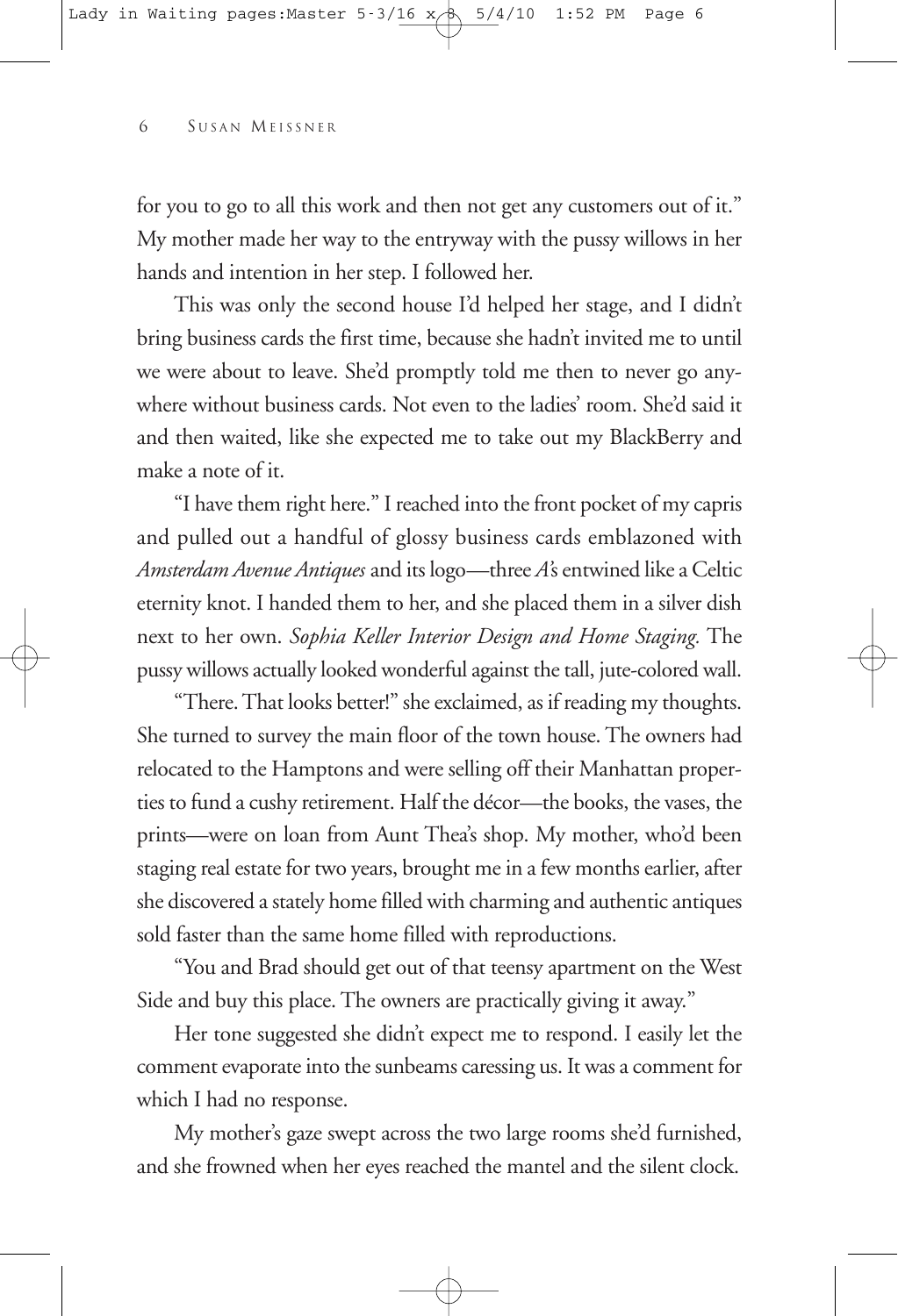"Well, I'll just have to come back later today," she spoke into the silence. "It's being shown first thing in the morning." She swung back around. "Come on. I'll take you back."

We stepped out into the April sunshine and to her Lexus parked across the street along a line of town houses just like the one we'd left. As we began to drive away, the stillness in the car thickened, and I fished my cell phone out of my purse to see if I'd missed any calls while we were finishing the house. On the drive over, I had a purposeful conversation with Emma about a box of old books she found at a jumble sale in Cardiff. That lengthy conversation filled the entire commute from the store on the seven hundred block of Amsterdam to the town house on East Ninth, and I found myself wishing I could somehow repeat that providential circumstance. My mother would ask about Brad if the silence continued. There was no missed call, and I started to probe my brain for something to talk about. I suddenly remembered I hadn't told my mother I'd found a new assistant. I opened my mouth to tell her about Stacy, but I was too late.

"So what do you hear from Brad?" she asked cheerfully.

"He's doing fine." The answer flew out of my mouth as if I'd rehearsed it. She looked away from the traffic ahead, blinked at me, and then turned her attention back to the road. A taxi pulled in front of her, and she laid on the horn, pronouncing a curse on all taxi drivers.

"Idiot." She turned to me. "How much longer do you think he will stay in New Hampshire?" Her brow was creased. "You aren't going to try to keep two households going forever, are you?"

I exhaled heavily. "It's a really good job, Mom. And he likes the change of pace and the new responsibilities. It's only been two months."

"Yes, but the inconvenience has to be wearing on you both. It must be quite a hassle maintaining two residences, not to mention the expense, and then all that time away from each other." She paused, but only for a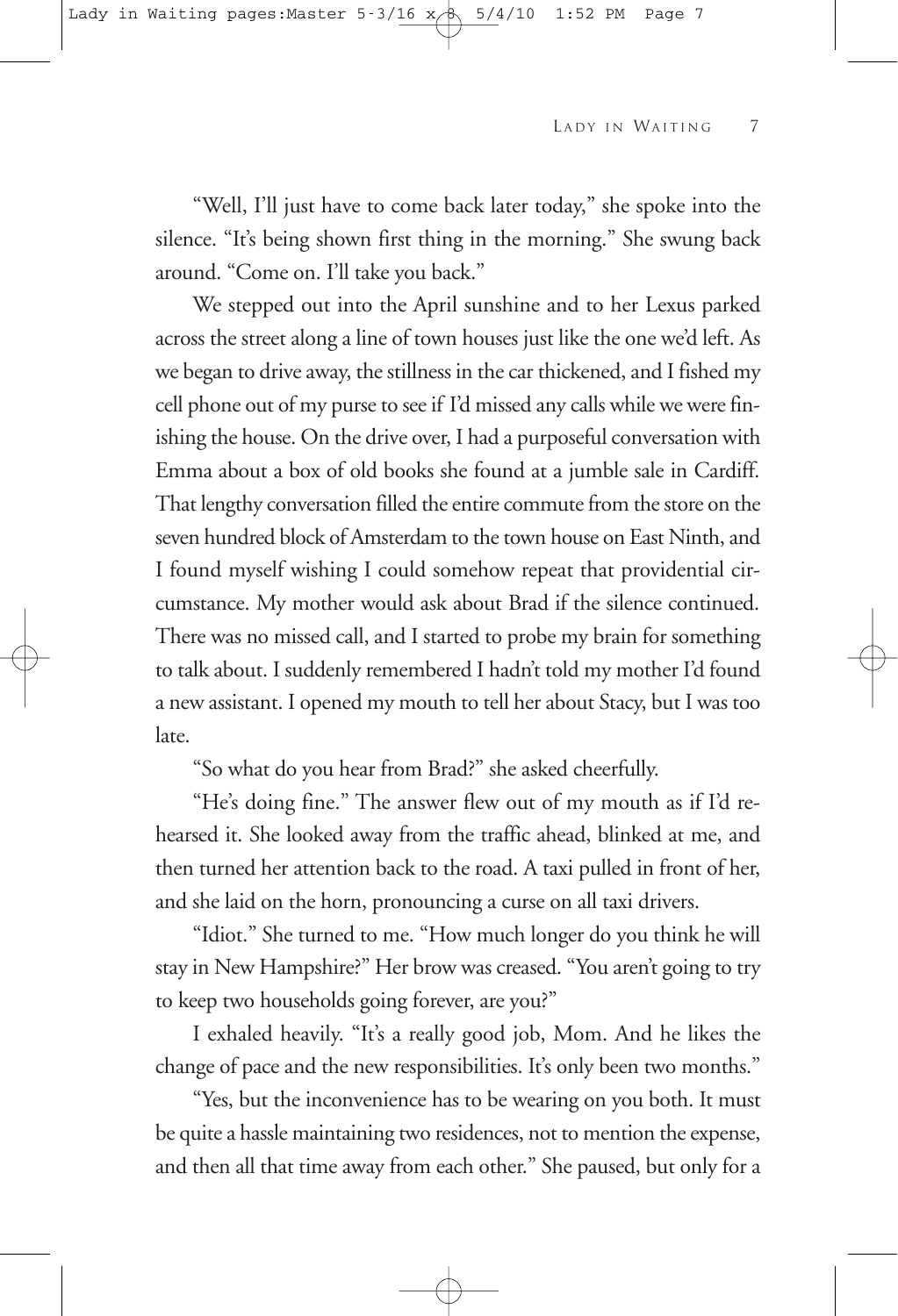moment. "I just don't see why he couldn't have found something similar right here in New York. I mean, don't all big hospitals have the same jobs in radiology? That's what your father told me. And he should know."

"Just because there are similar jobs doesn't mean there are similar vacancies, Mom."

She tapped the steering wheel. "Yes, but your father said—"

"I know Dad thinks he might've been able to help Brad find something on Long Island, but Brad wanted this job. And no offense, Mom, but the head of environmental services doesn't hire radiologists."

She bristled. I shouldn't have said it. She would repeat that comment to my dad, not to hurt him but to vent her frustration at not having been able to convince me she was right and I was wrong. But it would hurt him anyway.

"I'm sorry, Mom," I added. "Don't tell him I said that, okay? I just really don't want to rehash this again."

But she wasn't done. "Your father has been at that hospital for twentyseven years. He knows *a lot of people.*" She emphasized the last four words with a pointed stare in my direction.

"I know he does. That's really not what I meant. It's just Brad has always wanted this kind of job. He's working with cancer patients. This really matters to him."

"But the job's in New Hampshire!"

"Well, Connor is in New Hampshire!" It sounded irrelevant, even to me, to mention the current location of our college-age son. Connor had nothing to do with any of this. And he was an hour away from where Brad was anyway.

"And you are here," my mother said evenly. "If Brad wanted out of the city, there are plenty of quieter hospitals right around here. And plenty of sick people for that matter."

There was an undercurrent in her tone, subtle and yet obvious, that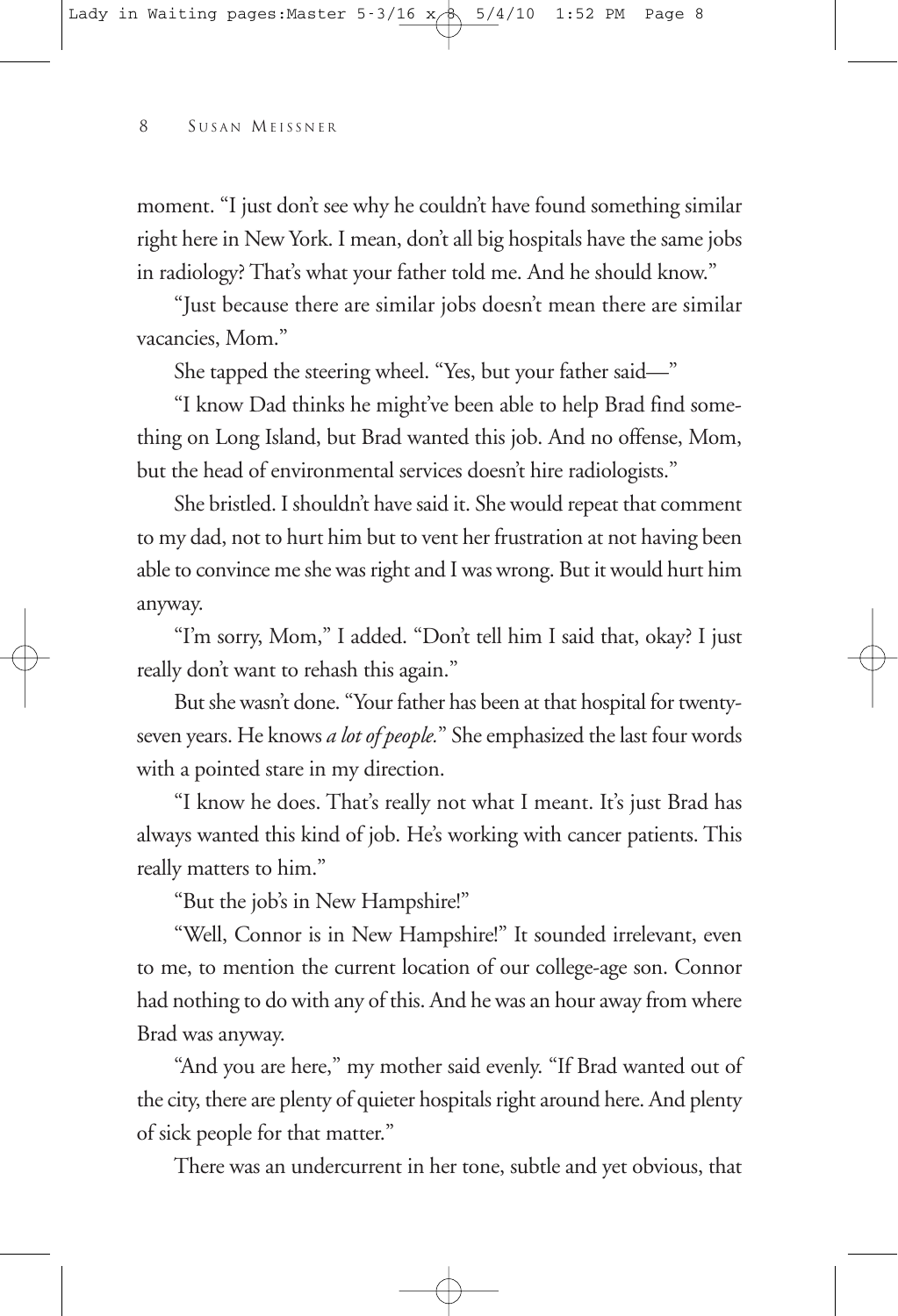assured me we really weren't talking about sick people and hospitals and the miles between Manhattan and Manchester. It was as if she'd guessed what I'd tried to keep from my parents the last eight weeks.

My husband didn't want out of the city.

He just wanted out.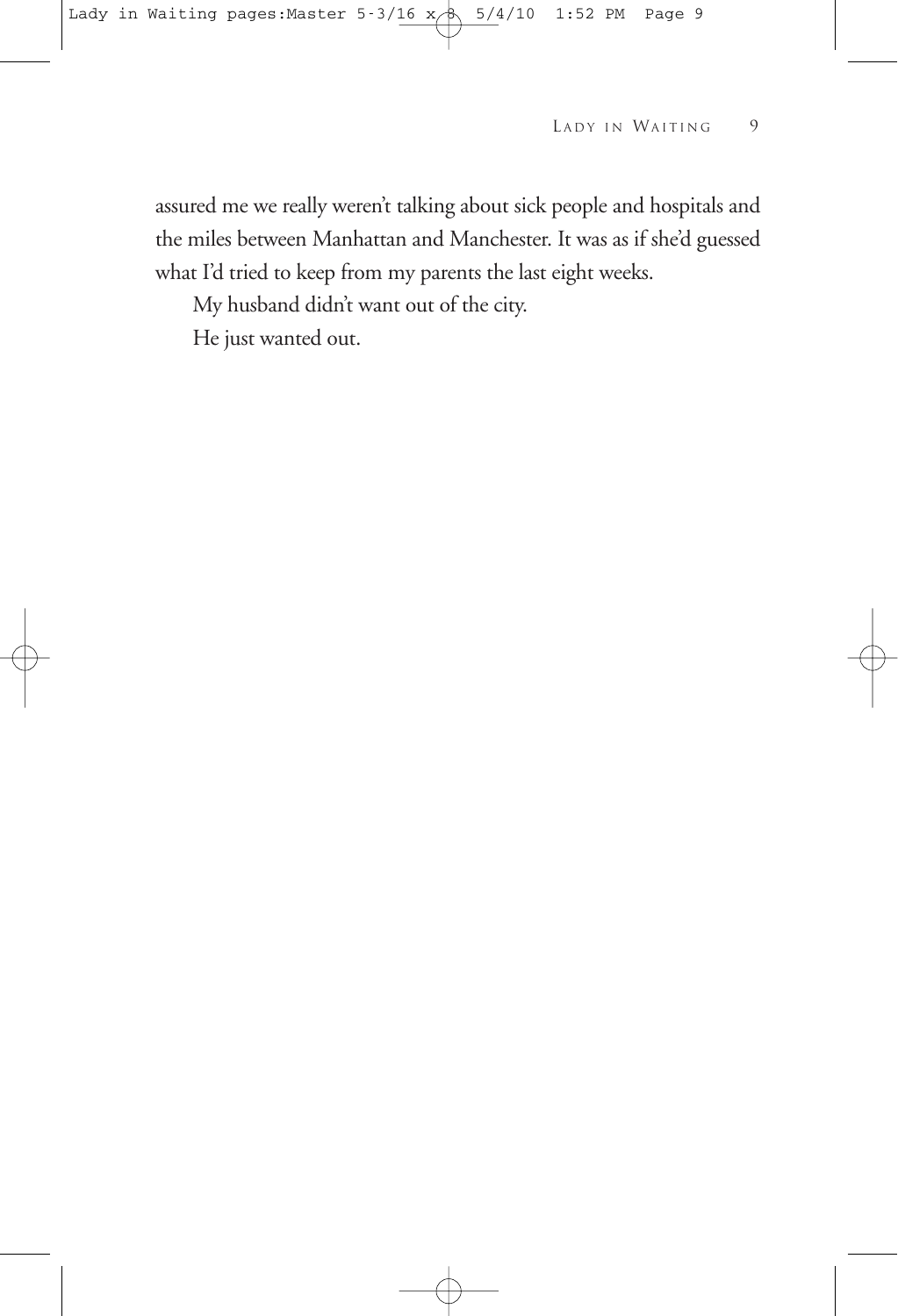Two

Sometimes, during those first few weeks after Brad moved out, I'd wake in the middle of the night and forget I was now alone in my bed. I'd instinctively move toward Brad's side, and when I'd feel the emptiness there, a strange kind of vertigo would come over me, and I'd grab hold of the sheets to keep from falling.

It happened every night the first week. I'd lie awake afterward until the alarm went off hours later, unable to stop contemplating why Brad wanted distance from me. And why it took me by such stinging surprise. By the third week, I wasn't waking up in the middle of the night with vertigo anymore; I was just waking up. Sometimes at two in the morning. Sometimes at three. And I'd still be awake when dawn broke.

I hadn't known Brad was suffocating in our marriage. That's the part that made me shudder as sleep skittered away from me night after night. Brad had felt like he was suffocating, and I hadn't seen it. Sometimes doubt kept me awake. Sometimes grief. Sometimes anger. And sometimes a messy mix of all three.

We were sitting at our kitchen table the morning Brad told me he was leaving. The Sunday paper was strewn among our coffee mugs, and the aroma of the western omelet I had made for us still lingered. Onions, peppers, and diced ham. It was mid-February, but the sun was bold that morning, and its flashy tendrils spilled across our shoulders from our bal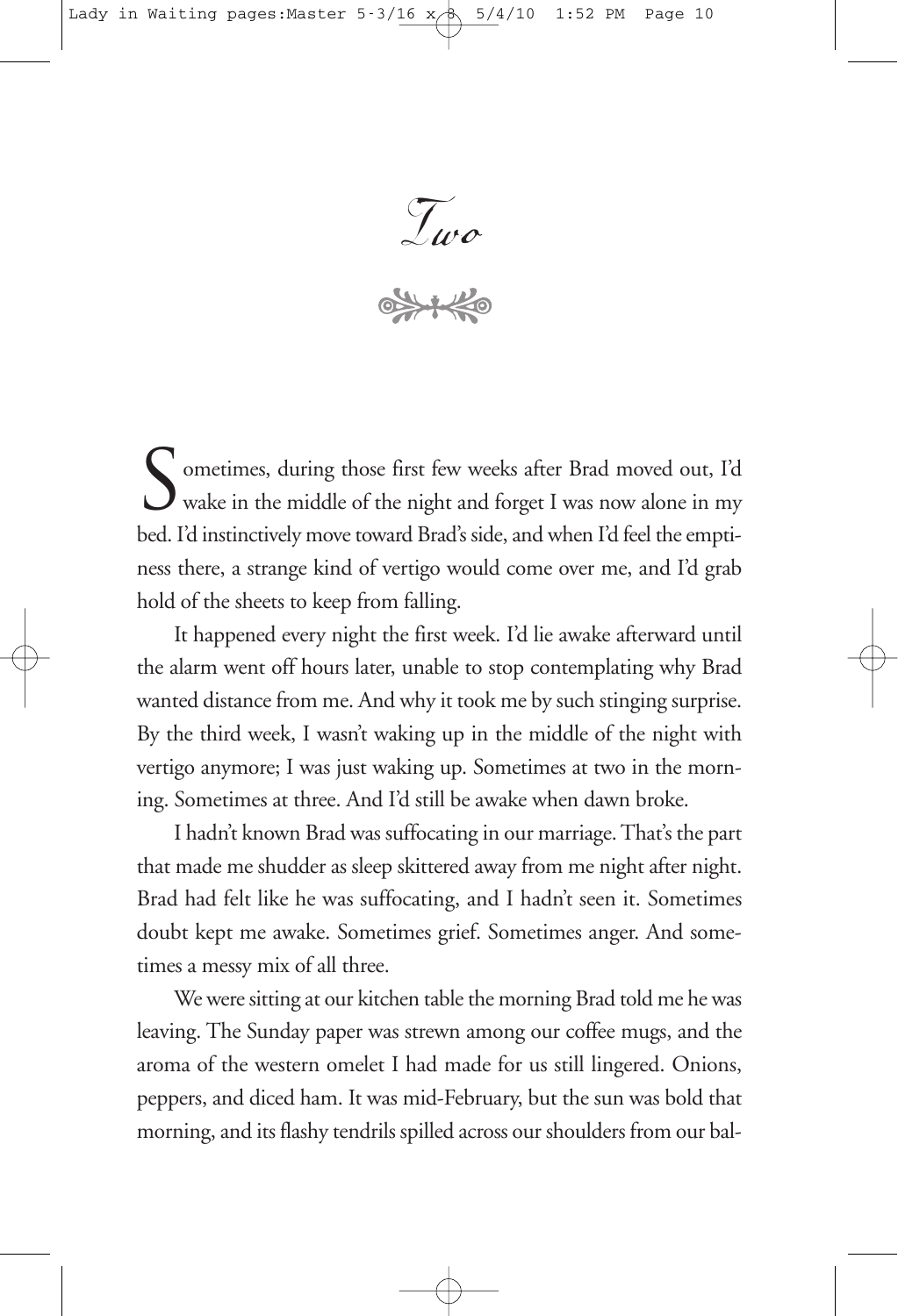cony windows as if it wanted in. Brad said my name. I looked up; thinking he perhaps wanted me to pass the french press to freshen his cup.

But he was looking off toward our front door, not at me.

"There's a position in radiology at a hospital in New Hampshire," he said.

Several seconds passed before I realized this was a circumstance that mattered to him. "New Hampshire?"

He looked at his coffee cup and stroked the ear-shaped handle. "Manchester. It's in diagnostics, working alongside oncologists. Part of the job involves research and clinical studies. I was asked to consider it."

He raised his head, and his eyes slowly met mine.

"You were?" Scattered thoughts ran through my head. I hardly knew which question I really wanted to ask. *Why are you telling me this?* seemed like a good place to start, but he spoke before I could decide.

"Actually, I was specifically approached. They've read my articles in the *Journal,* and they want me to come on staff."

Perhaps I should've said something affirming, something that would let him know that I was proud he'd been handpicked for something, but all I could think was that Brad might actually take this job and we'd be leaving New York. Just like that. I was already wondering how I'd tell my mother and Aunt Thea I wouldn't be able to manage the antique store anymore. Thea, tucked away in her assisted-living apartment in Jersey City, would probably insist my mother take over the store, since she wouldn't trust it to anyone but family. My mother wouldn't be happy about that. Antiques were not her thing. And the very idea of moving, of leaving everything that was familiar, was unsettling.

"But it's in New Hampshire," I said.

He resumed stroking the arc of the mug handle. "It's a great career move." His gaze was on his mug.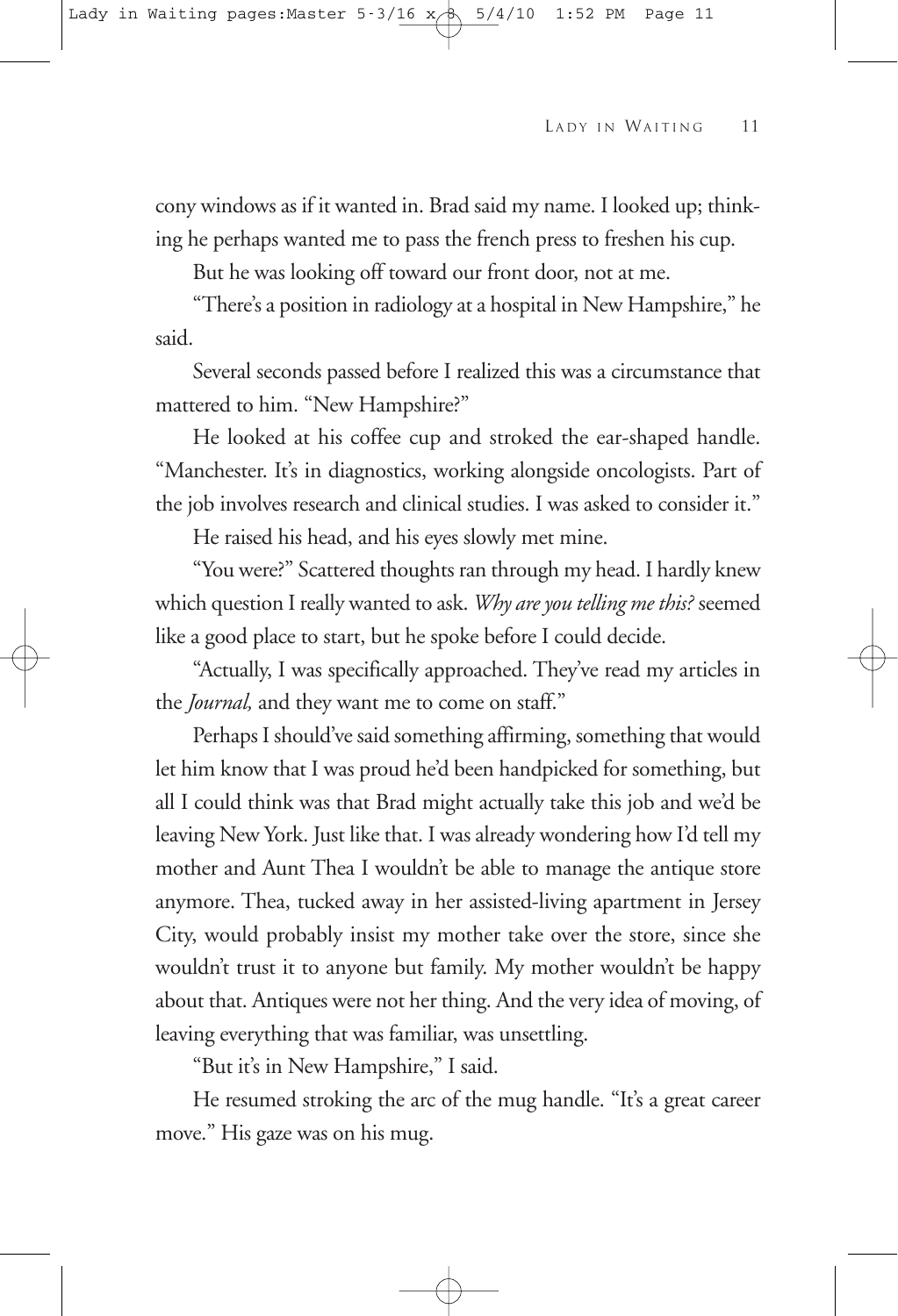My thoughts zoomed to my parents. They'd probably see this as a stellar promotion, even if it did mean leaving Manhattan. My dad would anyway. My parents adored Brad. They always had. Perhaps they wouldn't flip if I told them we were moving. But my mother would definitely be annoyed about my leaving the store…

"So, are you going to look into it?" I finally asked.

My question was met with what seemed like a long stretch of silence. When Brad finally looked up at me, I knew.

He'd already accepted the job.

My elbow knocked my mug. A tiny wave of coffee winked out and dotted the sports section. "You already said yes? Without even checking it out?"

"I interviewed last Thursday. They flew me up for the day."

My face instantly warmed with a weird jumble of embarrassment and surprise. Brad had been to New Hampshire and back, on a day I assumed he'd been in Manhattan working a twelve-hour shift.

"Why didn't you tell me?" I murmured.

He pushed his mug away. "I really wanted to check this out on my own."

The air in the room seemed to still. "Why?"

Brad rubbed his hand across his morning stubble. "Because…because I knew I would not be asking you to make any changes for me."

My mouth dropped open. "What do you mean?"

But I knew. He meant he wanted to go to New Hampshire alone.

He sighed the tired exhale of someone who has to explain something that shouldn't have to be explained. "I think it's time we were both honest with each other." He said it like he'd already imagined saying it a hundred times. "I think we need a little break."

My first thought was that he was joking. But no one jokes about something like this. The worst of it was he thought I was in the know. He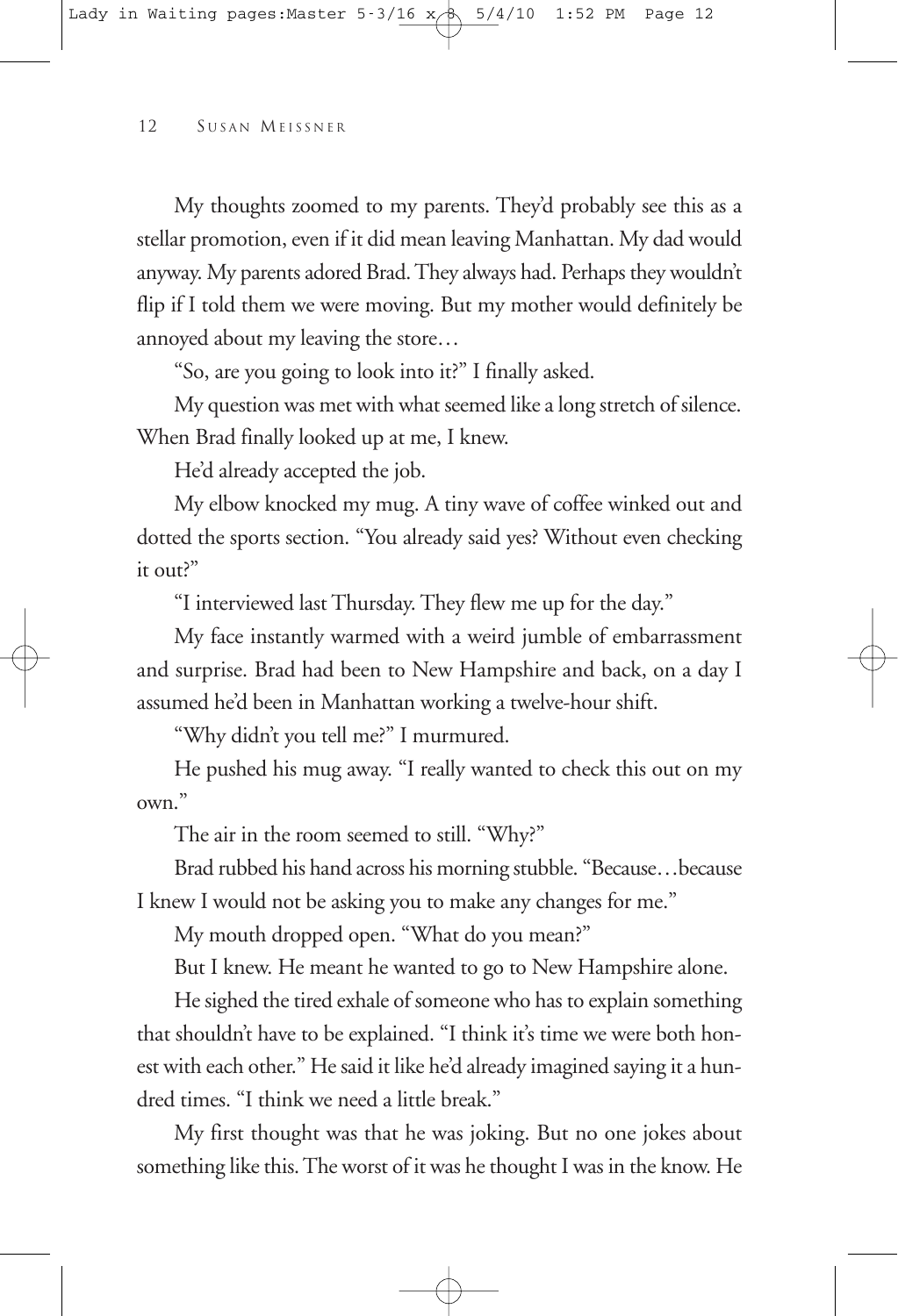thought I also felt the need for distance, that our marriage had hit a dead zone, and that we needed some time away from each other, and that I'd been pretending I didn't see it. He must've been feeling this way for quite a while. And I had no idea.

The tears formed immediately. Two slipped out and slid down my face. Brad looked away.

"A break from what?" I whispered. "You want a break? From me?"

"Jane—," he began, and it suddenly occurred to me, with nauseating force, that he was having an affair.

"Is there someone else?" I blurted. "Are you seeing someone? Are you having an affair?"

" $No.$ "

He said it quickly. But in that same tired voice.

"You're not having an affair?" I wanted to believe him but was afraid to.

"I'm not having an affair."

For a split second, I wished he was. I wished he was having an affair, that someone had stolen his attention away from me. Then there would be someone else to be angry at. Someone to blame for yanking him away.

More tears slid down my face. Brad reached for a tissue on the breakfast bar behind us and held it out to me. I ignored it and wiped the tears away with the sleeve of my bathrobe.

"I don't understand any of this," I said.

He tossed the tissue onto the table. "Can you honestly tell me you think everything is fine with us? Don't you know it's not? I shouldn't have to spell it out. I never wanted to hurt you."

"Well, how did you think I would feel when you told me this?" Resentment rose within me, fueled by hurt and bewilderment. "How did you think I'd feel when you told me you wanted to leave me?"

"I didn't say I was leaving you. I said we needed a break."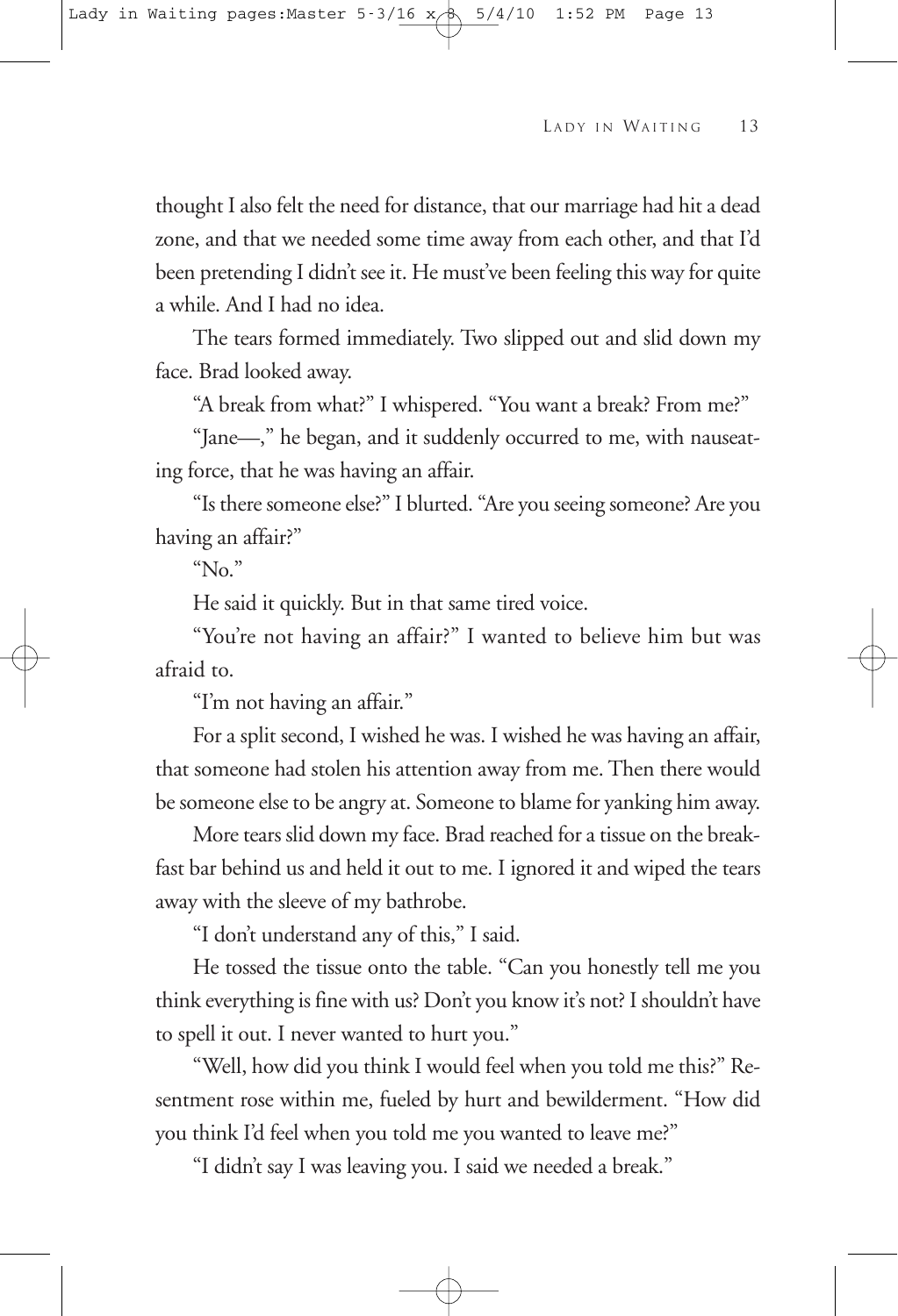"But you're leaving me!" I put my hands in my lap to try to still them.

"I just think we both need some time apart to see if there's anything that is keeping this marriage alive."

My face stung as though I'd been slapped. "What?"

"I think maybe Connor has been the only thing keeping us together. When he went away to college, it's like he pulled out the last nail. It hasn't been the same for us. And I think you know it."

I opened my mouth to protest, but there were no words ready. In that instant I knew I had done nothing to address the void in our lives when Connor packed his bags for Dartmouth. And neither had Brad. For the last eighteen months, we'd been holding our breath in between Connor's semester breaks and visits home. Well, at least I had been. Brad had apparently been doing something else—imagining life without me. But what he was suggesting made no sense.

"How will being apart help us see what's keeping us together?" I asked. "Because being together isn't doing it."

This, too, stung me. I reached for the tissue, and he handed it to me. "Shouldn't we try counseling?"

He hesitated a moment. "Maybe. In a little while. Right now I just need some space. I think we both do."

I grabbed the french press and rose from my chair. I stepped into the open kitchen and slammed the press onto the counter. Coffee sloshed onto our breakfast dishes.

"Jane?"

"For how long?" I kept my back to him.

"I…I can't answer that."

"What about Connor? What are we supposed to tell him?"

"We tell him as much as he needs to know. That I've been offered a great job in New Hampshire and I am taking it while we see if it's a move we both want to make."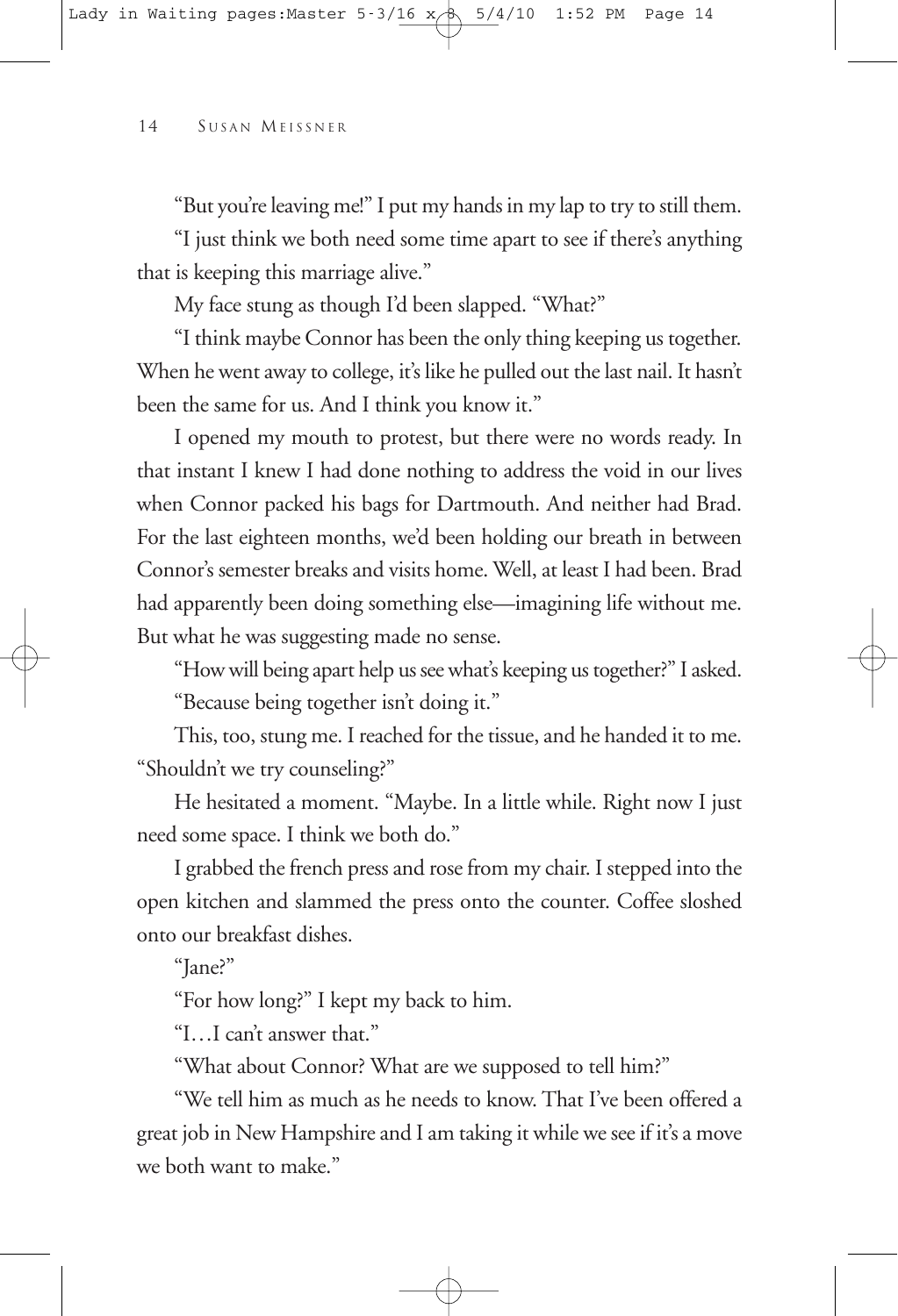I turned around and stared at him, my radiologist husband who spent his days looking inside people. "Is this really what you want to do?"

He closed his eyes, as if I had asked the wrong question and he was trying to find an answer that would make the question work. "It's what I need to do."

For a long stretch of seconds, neither one of us said anything. Then he methodically told me, as if he'd rehearsed it, that he'd rented a furnished condo near his new hospital, that he'd given notice at Memorial and asked for an early out so that he could start on Tuesday. Memorial had granted it. He asked me if he could take the car, even though it was his anyway. Then he told me we'd use the time away from each other to see where our hearts were headed.

"What am I going to tell my parents?" My cheeks were wet with tears, spilled as he spelled out the arrangements he'd made.

Brad stood. "This has nothing to do with your parents."

"What am I going to tell them?"

"Tell them this is my fault."

He started to walk past me, probably to start packing. I reached out to touch his arm, and he stopped.

"You made love to me last night," I whispered.

When he said nothing in return, I looked up at him. He was looking down on me, at my arm on his arm, waiting for me to let him go.

He didn't say it, but I suddenly knew his thoughts.

What we had shared the night before was the most visceral vestige of our oneness. He had considered it, and it wasn't enough.

We'd been sharing the same house, the same car, the same friends, the same bed for twenty-two years. And it was Connor who'd kept the loose threads tied together.

I let my hand fall.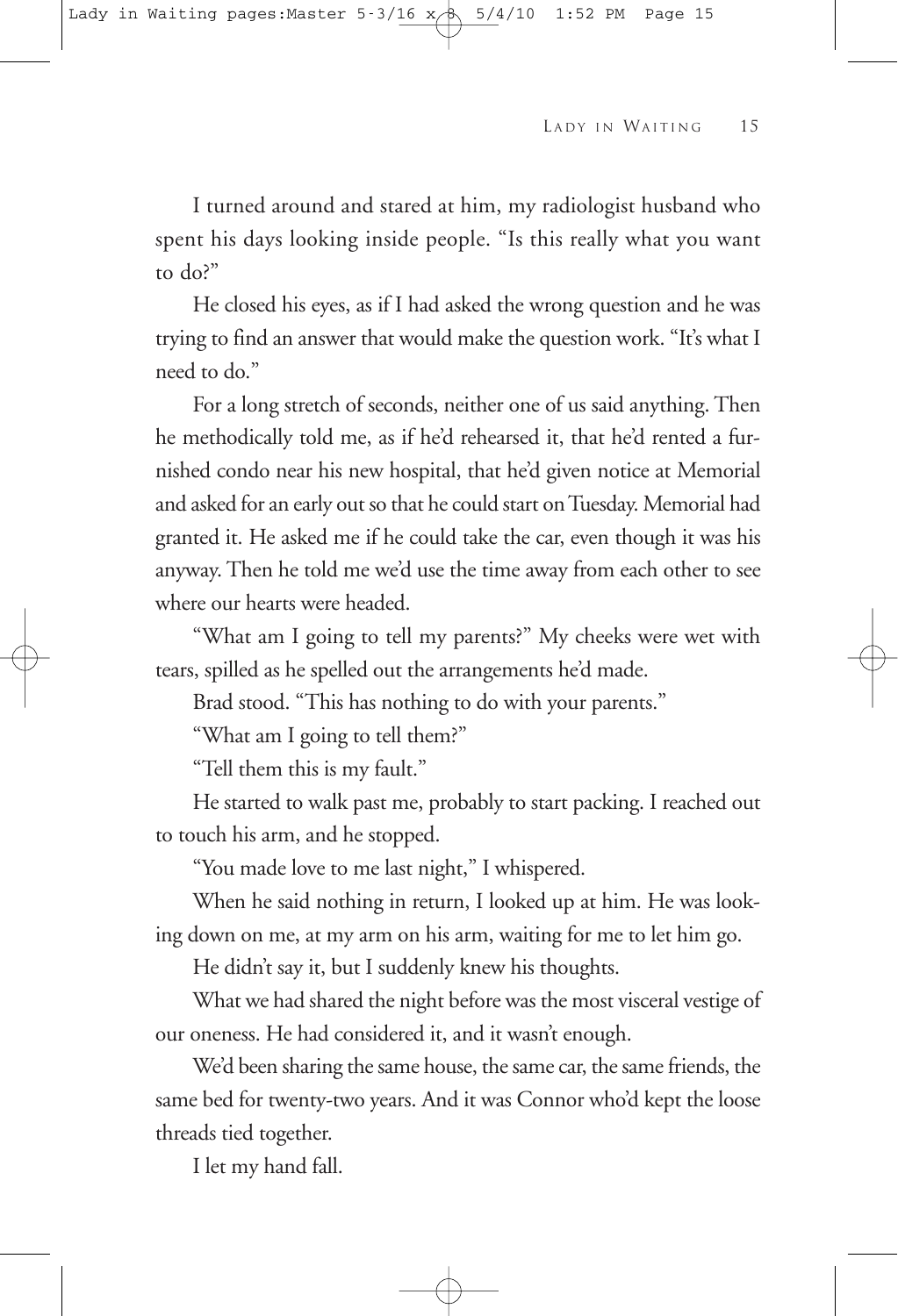$\frac{1}{2}$ 

I had missed the signs that Brad was bored with our life. Surely they had been there. But I'd missed them. My best friend, Molly, upon whose shoulder I'd leaned daily after Brad's departure, said I probably distracted myself with managing Thea's shop, because I didn't know what to make of the signs, didn't know how to address them, so I'd pretended they weren't there. But there had been no pretending. I just didn't see them.

After he left, I had no choice but to consider them. The signs that I didn't see, morphed into the reasons he left. My empty bed coaxed me into pondering them night after night while the rest of Manhattan slept. Morning would come and I'd drag myself down to the shop, woozy as a victim of malaria. The week Brad moved out, I hadn't hired Stacy yet. It was still just me and blunt, Hawaiian-shirted Wilson, the retired high school history teacher and self-taught repairman who'd been Thea's only other full-time employee.

"You hung over?" he asked, the first morning Brad was gone, appalled at my morning stagger.

"No, Wilson. I didn't sleep well."

"Pity. I'll make you coffee."

"Thanks."

"My pleasure, of course. You know, if you didn't consume so much refined sugar, you wouldn't be up at night, Jane."

I slowly took off my coat and hung it on the hall tree by the cash register. "I'm sure you're probably right."

He had stared at me. "I am totally kidding. Want an éclair with your coffee? I picked up some on the way in."

Over dark roast and pastries, I'd quietly confided in gray-haired Wilson. I told him Brad had taken a job in New Hampshire and wanted to move there alone for now.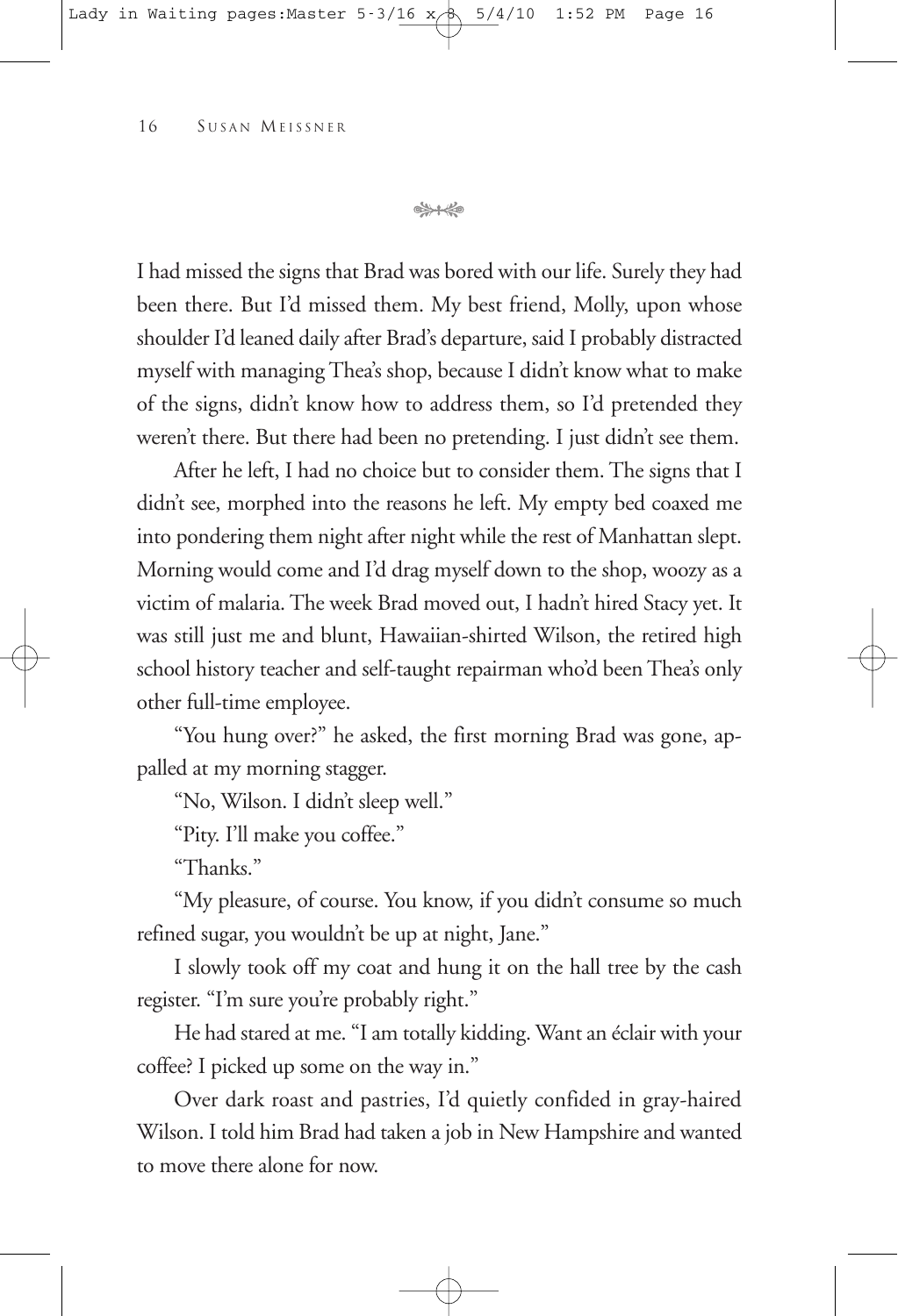"So he left you." Wilson wiped a bit of cream from the corners of his mouth.

"Not exactly. But that's sure what it feels like."

He stood and tossed the wax papers that had been around the éclairs into the trash. It was nearly nine. Time to open. "That's because that's what it is."

I flipped on a table lamp at the register. "Remind me not to come to you for sympathy."

He began walking toward the front door, keys jangling in his hands. "Oh! Is that what you wanted? You wanted sympathy? Do they sell that here in New York?" The key went into the lock and he turned it.

"Tell me again why Thea hired you?" I called over to him, enjoying the slight grin he'd extracted from me. It had felt good to smile, even for just five seconds.

Wilson began walking back toward me. When he got close, I could smell his favorite pipe tobacco in the fabric of his tropical shirt. The many wrinkles in his seventy-five-year-old face stretched into arcs as he grinned. "I was her paramour, of course."

The phone had rung just then, and he picked up the handset to answer it. A set of customers came in the next moment, and I didn't have the courage to ask him later if he'd been totally kidding.

 $\begin{picture}(120,10) \put(0,0){\line(1,0){10}} \put(15,0){\line(1,0){10}} \put(15,0){\line(1,0){10}} \put(15,0){\line(1,0){10}} \put(15,0){\line(1,0){10}} \put(15,0){\line(1,0){10}} \put(15,0){\line(1,0){10}} \put(15,0){\line(1,0){10}} \put(15,0){\line(1,0){10}} \put(15,0){\line(1,0){10}} \put(15,0){\line(1,0){10}} \put(15,0){\line($ 

My mother and I arrived at my shop from the East Village town house, and she double-parked while I dashed inside for the gerbera daisies. A late morning sun was warming the busy street, and cars zipped past her left and right. Someone honked at her as I opened the passenger door and positioned the vase on the floor of her car.

"Don't forget we're celebrating Leslie's birthday next weekend. And get some sleep, for heaven's sake. You don't look well, Jane," she called to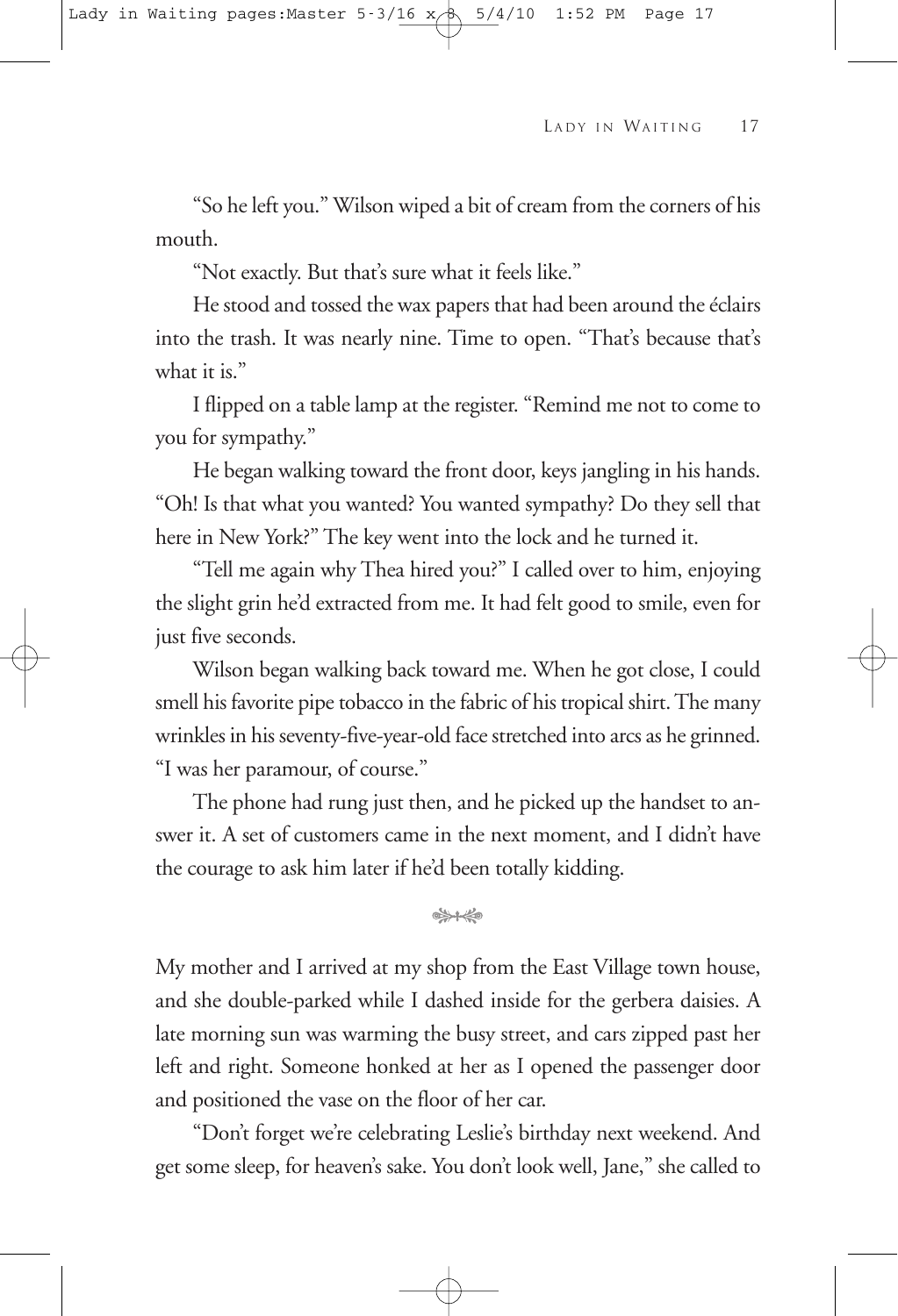me and then added that my sister didn't want any nasty black balloons or milk of magnesia or denture cream for her fortieth birthday. I assured her I'd find something in the shop that Leslie would like and that wouldn't suggest she's an old woman.

"Too bad that clock back at the Village house doesn't work!" my mother yelled as another car honked at her. "She'd love that."

I closed the door and waved her off.

That clock was mine.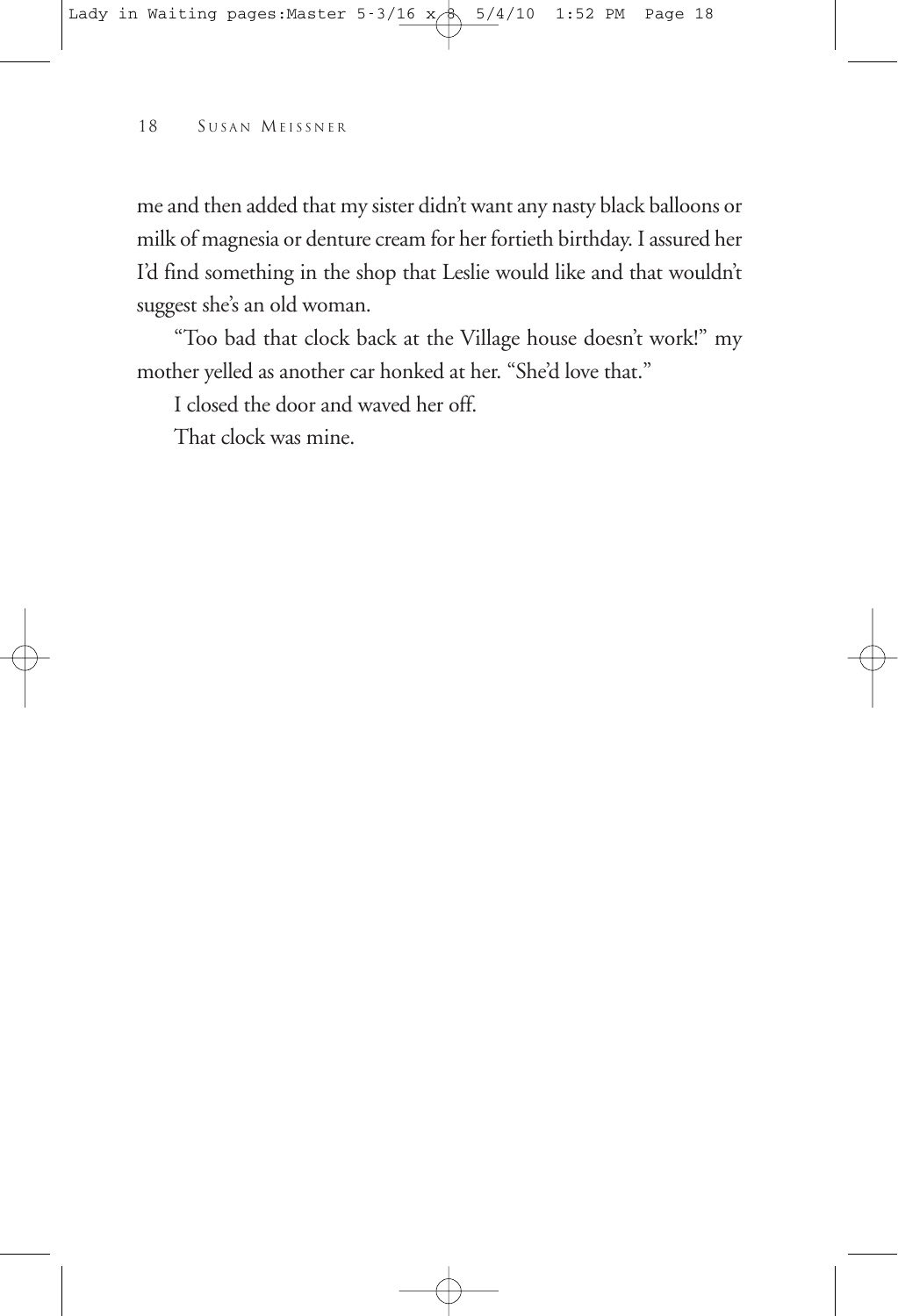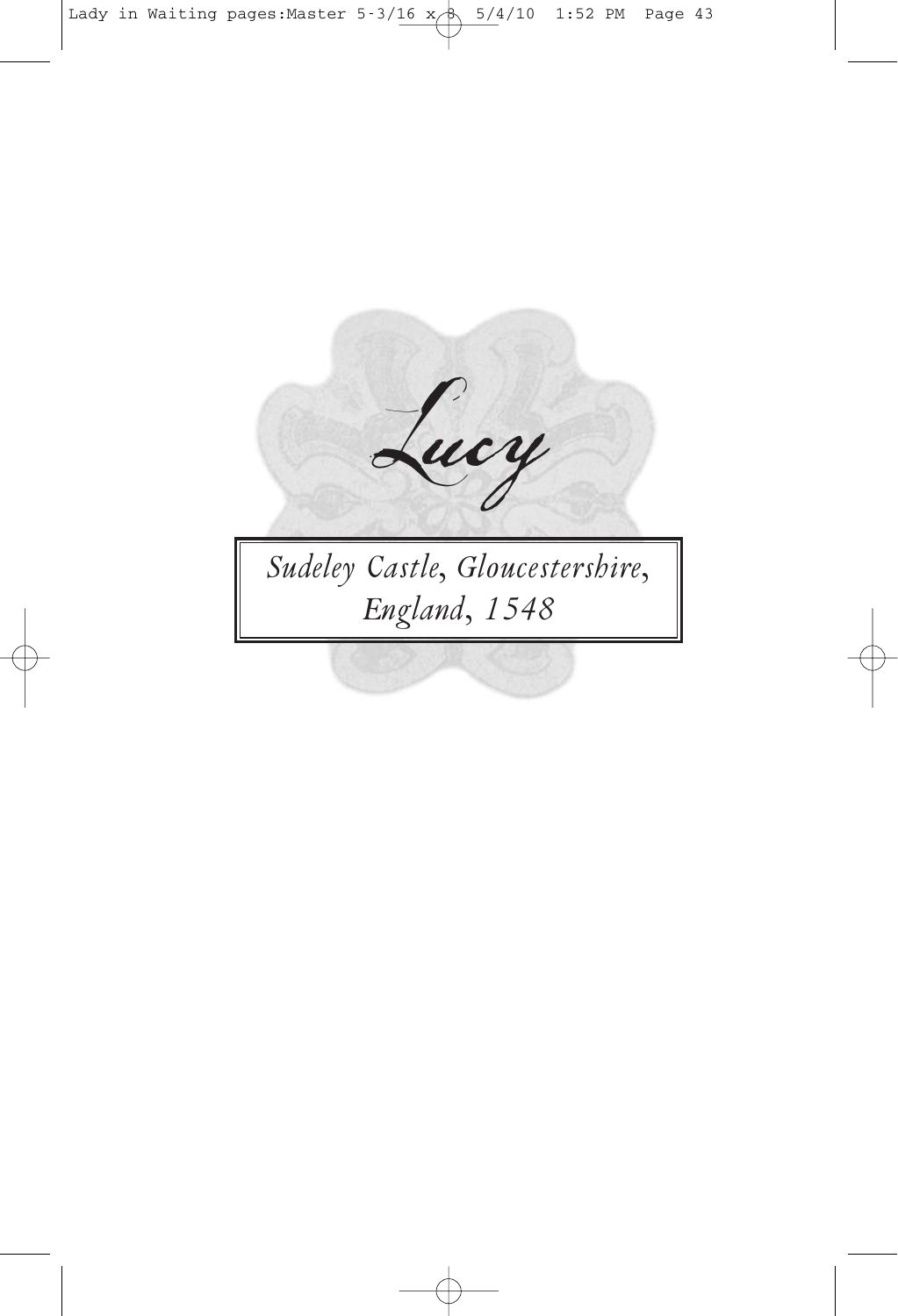Six

I ane waited for me at the window, her wee head bowed as if some-<br>thing lay beyond the glass that she could not bear to look upon. Her small hands rested on the sill, folded one over the other in the relaxed pose of someone who has no appointment to keep. Beneath her line of vision, I could see the sweeping lawn at Sudeley Castle and the tracks in the dirt my carriage made. A faint swirl of dust caught up against a bit of black as the carriage disappeared from our view, on its way back to Bradgate.

I should have made my presence known, but I stood at the threshold as one struck dumb. The little lady was lost in sadness, this I could see even from the doorway where I stood, and this was foreign to me. In the two years that I had been in the employ of the wealthy, I had not seen such raw sorrow. In my arms I held a garment soft as down and black as pitch. The lady's mourning gown, which the marchioness insisted I carry on my lap the entire two-day journey from Leicestershire so that her daughter's dress wouldn't be crushed in the trunk. The marchioness did not tell me this directly; Bridget relayed the marchioness's demands, and it was plain in her eyes and in her tone that it would be foolishness to let the dress out of my sight for even a moment. The little lady was to be chief mourner at the funeral of the Queen Dowager, Katherine. The gown couldn't be anything less than perfectly appointed.

Already I could see that the dress would have to be altered to fit the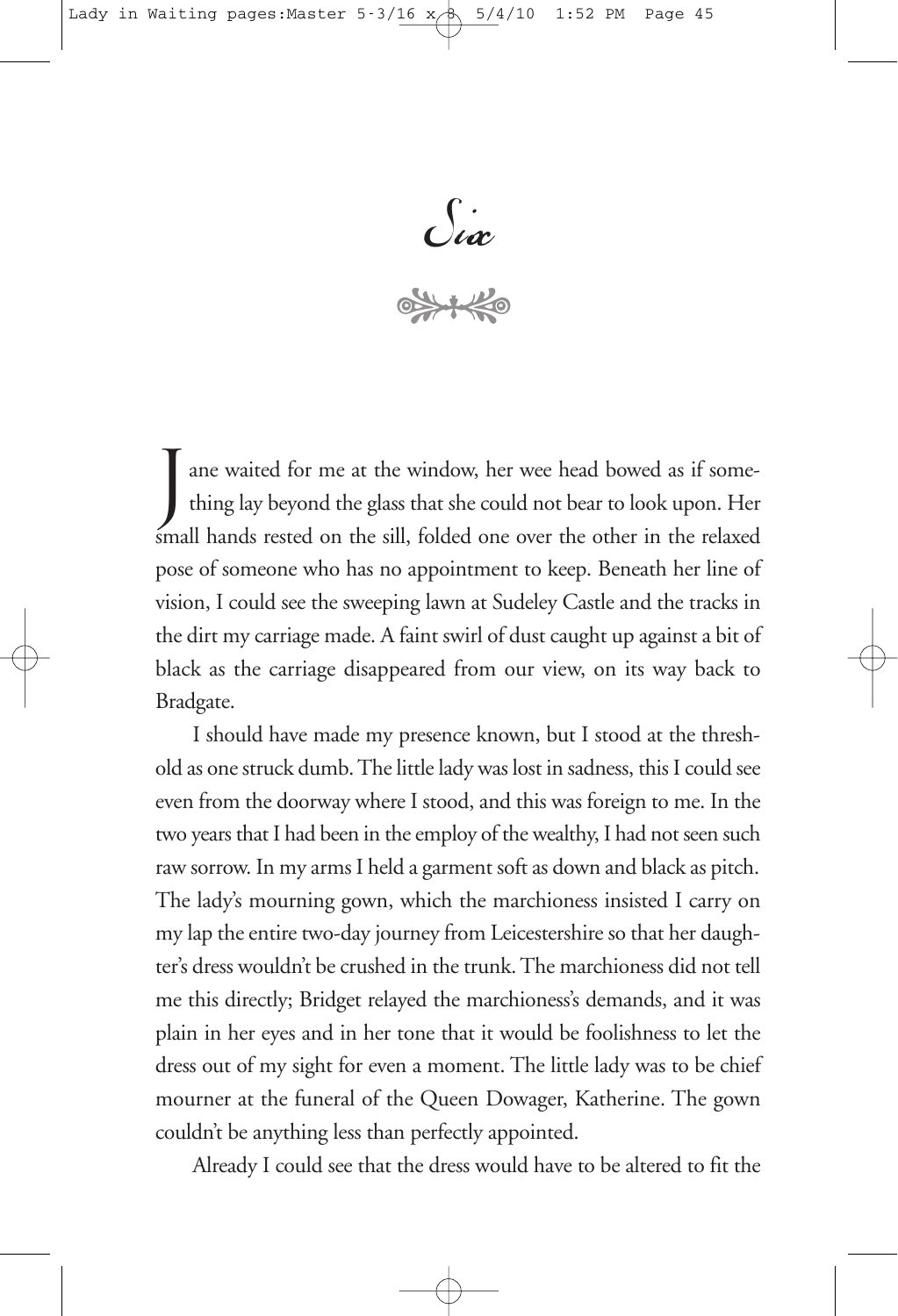wee maiden. And I instantly wondered if I had the skill to do it. Bridget must've thought I did. She would not have sent me if she did not.

I was amazed the marchioness believed the gown would fit her daughter. Lady Jane must not have grown much in the months she had been living with Lord Admiral Seymour and the widow Queen here in Gloucestershire, at least not as much as her mother expected.

Or perhaps in her haste, the marchioness selected the wrong dress to be brought. Bridget had wondered if perhaps the marchioness borrowed the dress because there hadn't been time to make a new one. No one expected the poor Queen Dowager would succumb to childbed fever. No one expected the household of Sudeley Castle would be wearing black that day. Not black. Somewhere in the castle, the Queen's healthy newborn daughter lay in the arms of a wet nurse. Bridget told me not to ask about her.

I took a step into the room, cautiously, and the dress in my arms swished my name. *Lucy.* The Lady Jane at the window did not turn her head toward the sound. I poked my head farther into the room, letting my eyes adjust to the vastness of the room's size and the absence of the warming rays of the sun.

Lady Jane and I were alone in her sitting room at Sudeley Castle, a great home whose exterior stones were the color of toasted bread and which were festooned with emerald vines that would soon turn copper, crumple, and skitter away. The maid who escorted me to this room had left to see after the trunk the marchioness had me bring for her daughter, as well as my own small case. I was not accustomed to stepping into a room where the only other occupant was of nobility. I hesitated.

I had asked Bridget, as I prepared to leave, how long the Lady Jane had been away from her parents, since she was already gone from Bradgate when Bridget made me her apprentice. In truth I wanted to know *why* the Lady Jane was living away from Bradgate. Lady Jane had eleven years,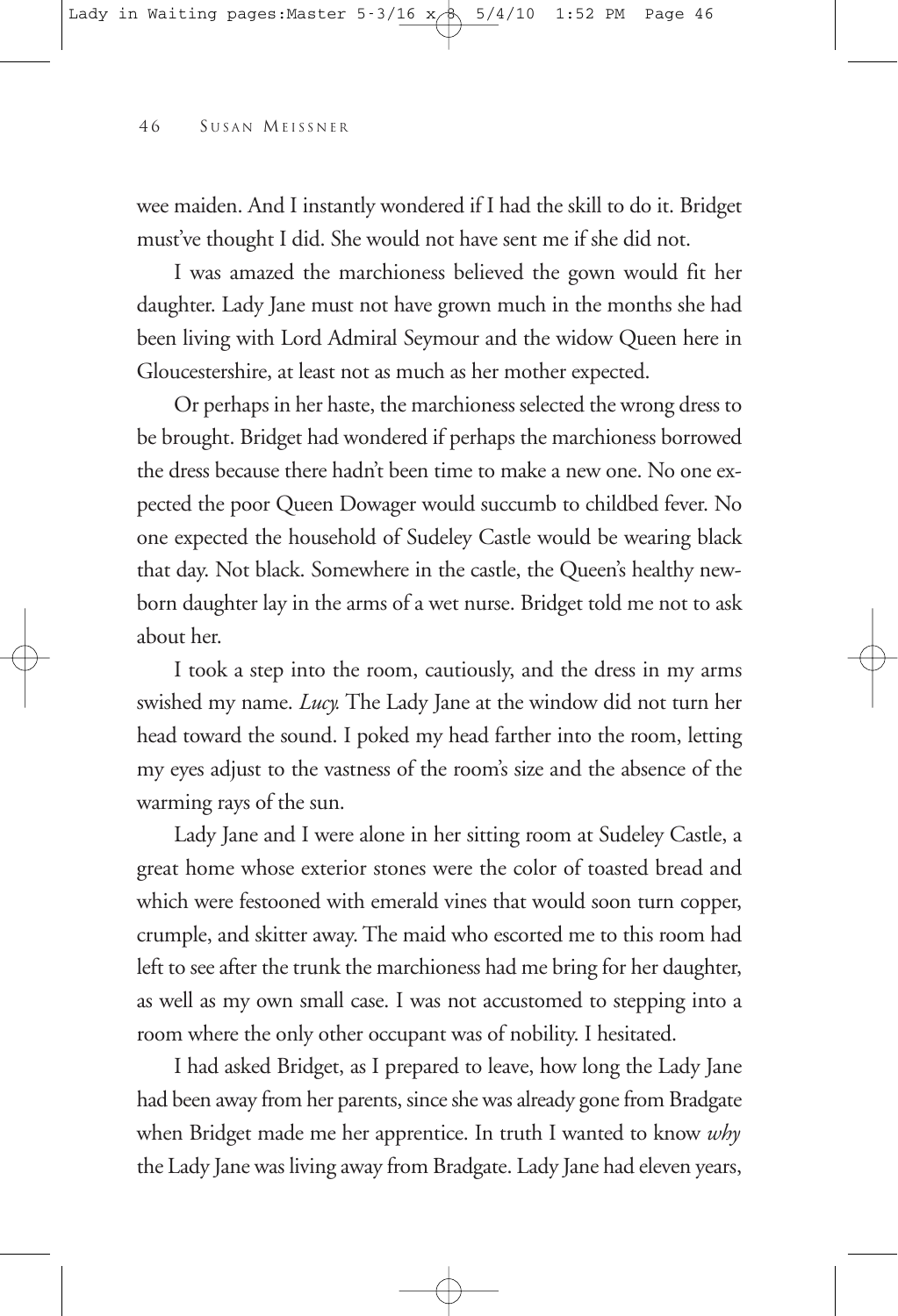naught but a year older than my sister, Cecily, who at that moment was at our Haversfield home in Devonshire, surely combing wool one moment and chasing butterflies the next. I did not think the Lady Jane had chased a butterfly in many years. Perhaps never. I had only been in the employ of one other nobleman, and his children remained at home until they married. They had not chased butterflies either. But they were not whisked away to other households. Bridget told me that it was no concern of mine why the Lady Jane left Bradgate to become the ward of Lord Admiral Seymour.

Then Bridget told me a nobleman like our esteemed Marquess of Dorset—the lady's father and my employer—has much to consider when God gives him daughters, and that I was not to be listening to gossip below stairs while at Sudeley or she would hear of it and have me dismissed. She very nearly winked at me.

So it was because the Lady Jane was a girl that she was sent to live with Lord Seymour. It was because she was a daughter whose betrothal was a matter of politics and posturing that she lived in a castle more than a day's carriage ride from her home.

On the long journey here, I'd wondered how the Lord Admiral figured into the marquess's betrothal plans for his eldest daughter. The Lord Admiral was himself already married when Jane came here, having wooed and won the widowed Queen Katherine four scandalous months after King Henry's passing. And the Lord Admiral had no sons. I didn't know the Lord Admiral personally. I only knew that he was brother to the Lord Protector, the man who managed the affairs of the young King Edward, Henry's only living male heir.

Bridget had supposed it was for marital prospects that the marquess placed his daughter in the household of the lord whose brother directed our sovereign's associations. Young King Edward was eleven, like Jane, and not yet betrothed. Also like Jane.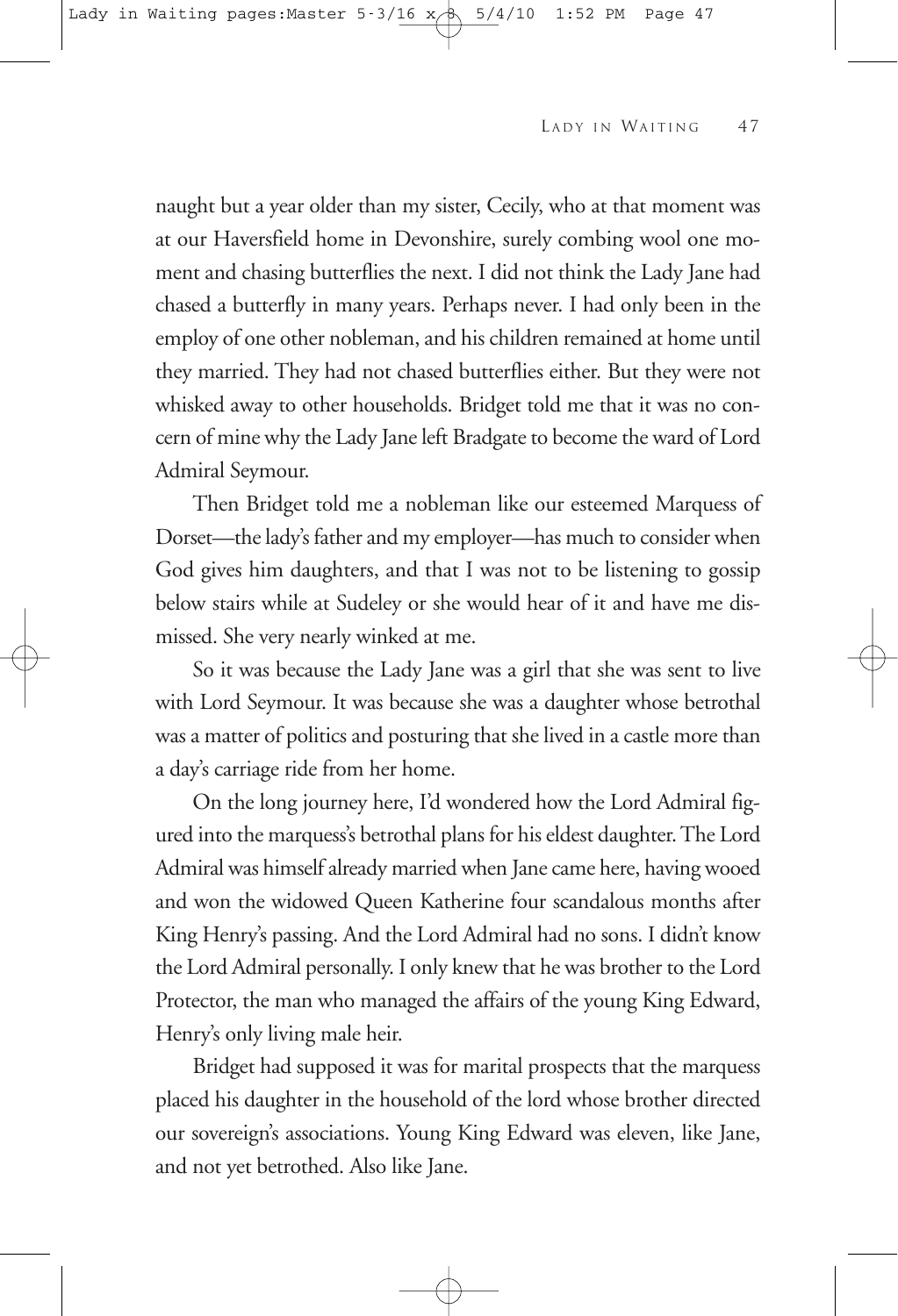It would not be the first time a monarch married a cousin. And Bridget told me the Lady Jane was fourth in line to the throne, in her own right. The marchioness, her mother, was King Henry's niece.

But as the carriage had rolled along, I endeavored to imagine myself eleven years old—not so hard, as I was not much older at fifteen—shuffled about in clandestine marriage campaigns, handed over to a man I perhaps did not esteem and made to share his bed and bear his children, all for the prosperity of the young male heir that I simply must produce.

I'd fingered the delicate beading in the mounds of black organza and silk in my lap and wondered what it must be like to wear a dress so heavy, bejeweled, and bedecked, and which, if sold, could feed a family in a croft for nigh a whole winter. Could have paid for my father's medicine. Could have paid the doctor who cared for him, while my mother and I did what we could—she at my father's tailoring shop and I at the marquess's household—to keep him well. I had once thought I would sew happily alongside my father until the end of his days, perhaps marrying late, if I married at all. But there I was, many miles from my childhood home in Haversfield, my parents, and what I had thought would define my quiet life. Everything that mattered to me waited for me in another place.

And now that I stood gazing at the young maiden who would wear the dress I'd carried—a wisp of a girl whose melancholy filled the cavernous room—the gown weighed like lead in my arms, holding me fast.

I took another step, and at last she turned her head.

She had her father's eyes and her mother's Tudor bearing. Her hair under her hood was brown like mine, unremarkable like mine. The dress she wore was the deepest green, very nearly black. Whispers of white lace peeked out from the sleeves and neckline. A gold sash at her waist glittered in the only spill of sunlight penetrating the dark stillness of the room. At her throat lay a necklace of pearls and tiny emeralds. Her cheeks were wet.

I fell to a curtsy.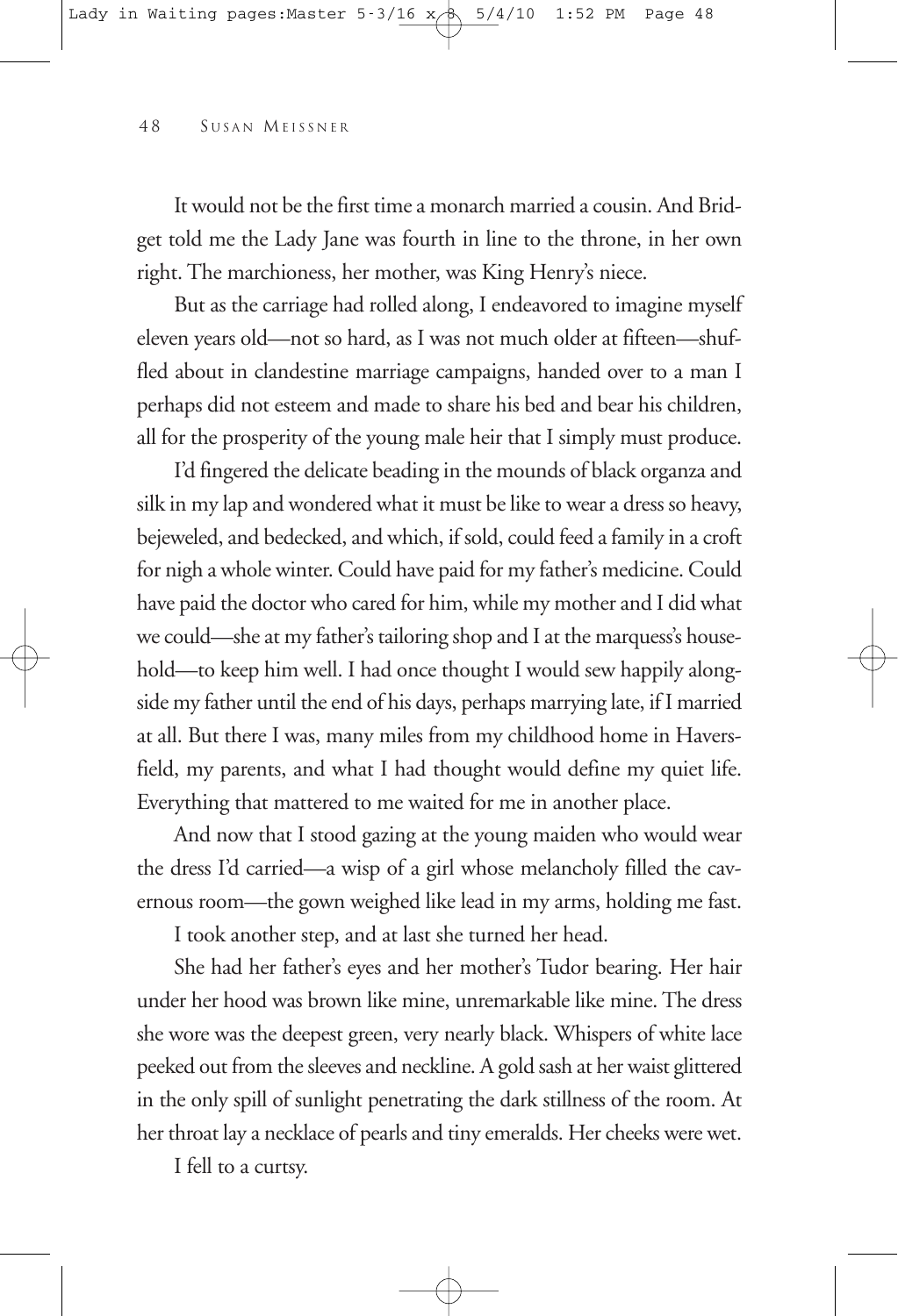"Beg your pardon, my lady. Shall I come back later?"

She didn't answer, and I slowly raised my head.

The Lady Jane was looking at the folds of fabric in my arms. Staring at them. Willing the dress, it seemed, to fill itself with bones and muscle and walk out of the room to find some other person to trifle with.

"You came from Bradgate?" she finally said. Her voice was thin and smooth. Cultured. But immature.

"Yes, my lady."

"Did my mother send that gown?" Her eyes were still on the dress. The room was not so dark that I could not see her unease.

"Yes, my lady."

"She is not coming."

It was not a question. But I answered as though it was. "No, my lady."

She turned back then, back toward the window. She hadn't dismissed me, so I stood there with the yards of fabric wanting to spill out of my arms like buckets of water and waited for her. Her head was cocked in a childlike way, as if she was wondering when she would wake up from this dream.

It was inconceivable to me that one so young should be the chief mourner at the funeral of the Queen Dowager, King Henry's widow. Bridget told me protocol forbade the presence of the widowed Queen's new husband, the Lord Admiral Seymour, at the funeral. King Henry's younger daughter, the Princess Elizabeth, who had lately lived here at Sudeley and who had left amid troubling rumors, would not be in attendance either, nor would the young King Edward, nor the Princess Mary, King Henry's eldest daughter.

Instead, an eleven-year-old girl would lead the procession to the chapel, wearing the borrowed gown I held in my arms.

From behind us, deep within the castle, I heard the faint sound of an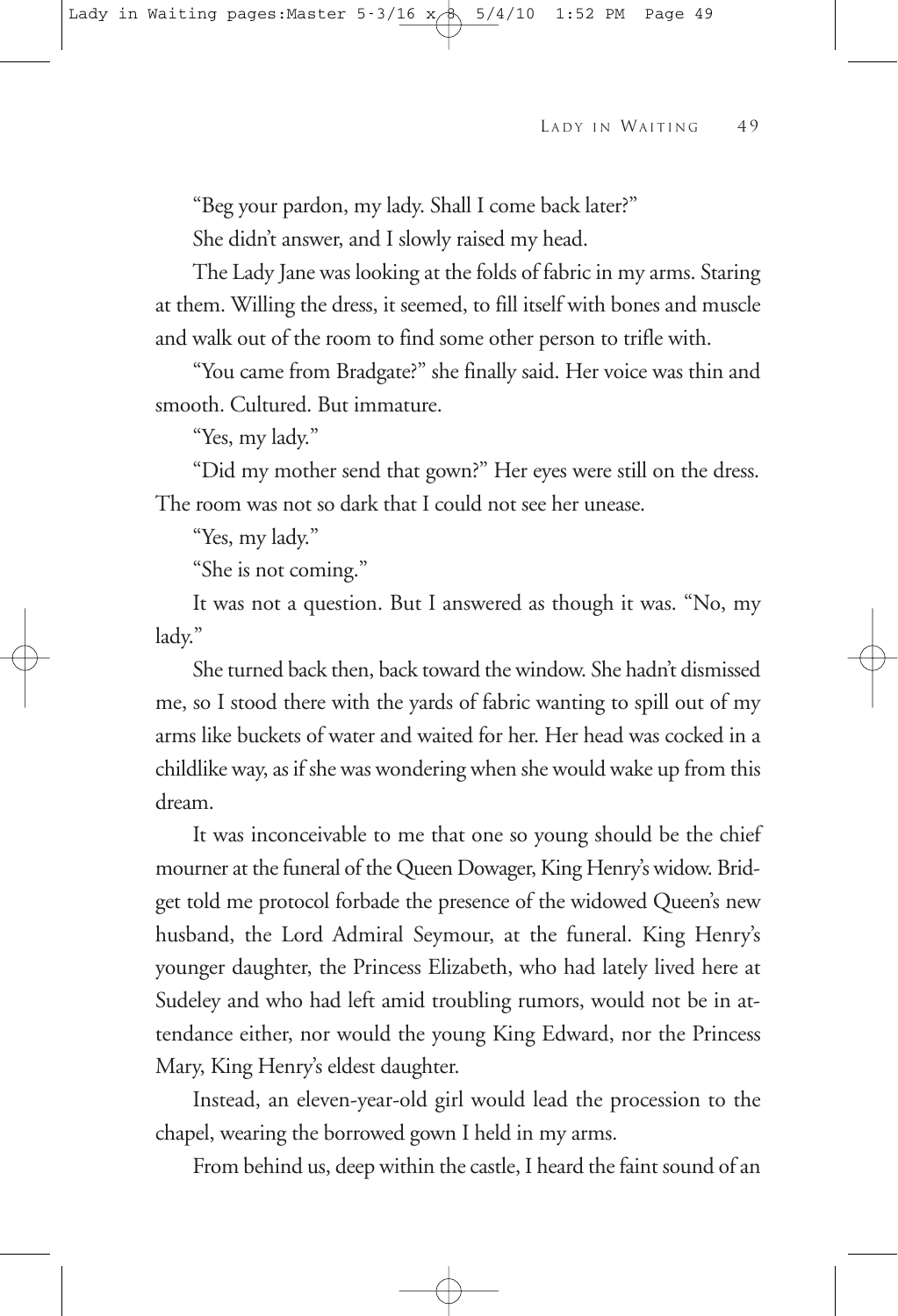infant's wail. A faraway door opened and closed, and the sound disappeared. Jane raised her head, and her gaze traveled past me to the hallway and the other rooms.

"There will be no one to love her," Jane whispered.

"My lady?"

"The Queen's child."

"Beg your pardon, my lady?"

"Lord Thomas won't even look at her."

"L-lord T-thomas?" I stammered.

"Lord Admiral Seymour. He won't even look at the babe."

I repositioned the dress in my arms. I could not tell for whom she grieved. A moment earlier, I thought her sadness was due to missing her home and family. Then, no, it was the unnamed baby. And now, was it the Lord Admiral's sorrow that clutched at her heart?

I said nothing else. I didn't know what to say.

"You need for me to try on that dress?" she said languidly.

"Yes, my lady. I am afraid I do."

"Why didn't Bridget come? I do not know you."

I did not tell her Bridget was losing her eyesight and couldn't travel alone as the dressmaker. Bridget needed to stay at Bradgate where she could blend in with the rest of the wardrobe staff. No one but me knew she struggled to see her own stitches.

"I am new to Bradgate, my lady. Bridget sent me. And the marchioness."

"What is your name?" Her young voice rang with subtle authority.

"Lucy Day, my lady."

"I like that name." But her voice was sad.

"Shall we?" I hefted the dress in my arms.

She nodded, turned, and we headed to her wardrobe room, which adjoined her sitting room.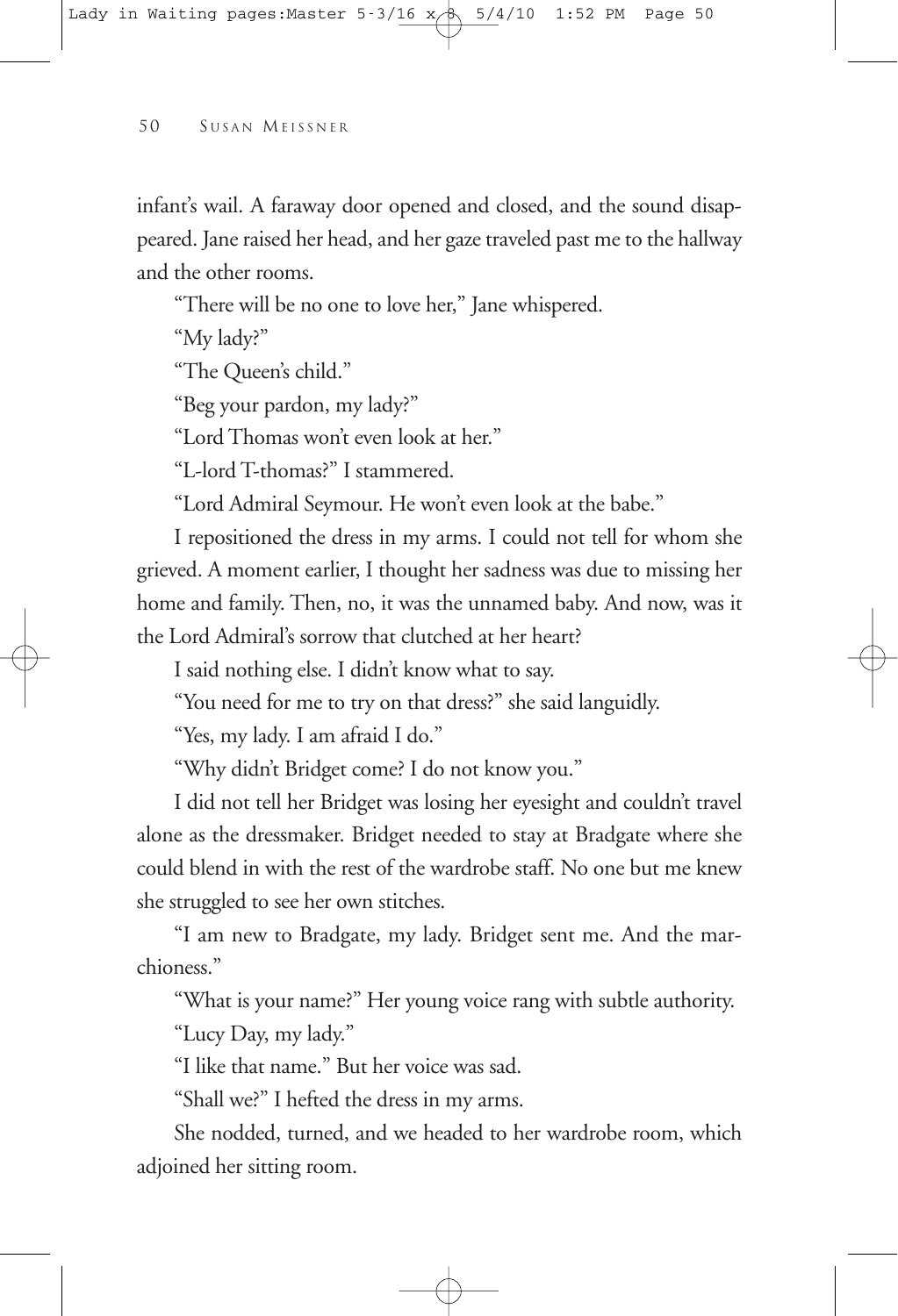I helped her remove the green dress she wore. As I began to lift the black dress—so she could step into its skirt—Jane, with the folds of the black dress now all around her, began to tremble. I held the dress open and waited. Her eyes misted over and her trembling increased, and she stepped away from the ballooning fabric.

"My lady?" I said.

"I cannot stain it!" she gasped, savagely wiping away tears lest they should fall onto the material.

She grasped at her heaving chest, flat and narrow underneath her chemise, as grief silently pounded its way out of her. She sank to her knees as a sob erupted from deep within.

I dropped the dress I had carried on my lap for one hundred miles and knelt down by her, sisterly instinct sending me there before I could think clearly. Jane leaned into me, and I nervously slipped an arm around her and patted her shoulder, vaguely aware that if anyone came into the room, I would surely be dismissed for not knowing my place.

Her tears and anguish were innocent and raw.

"I miss her," she whispered.

"Your mother?" I whispered back. Lady Jane shook her head.

The child grieved for the Queen.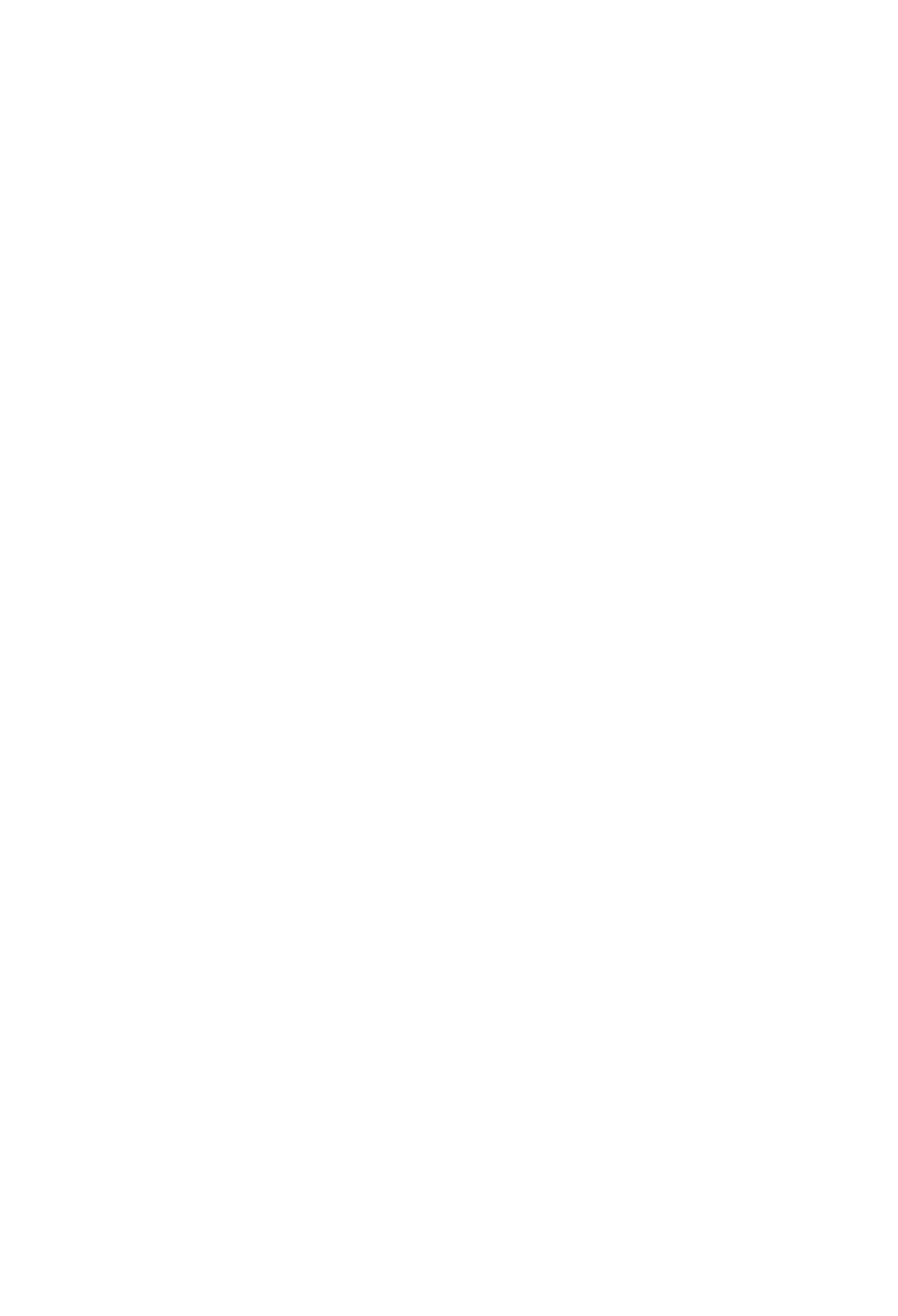where Mrs. Ellen had left us, and she seemed to be speaking to no one. But then she turned to look at me, and I knew I had been spoken to. She waited for me to comment.

"Back, my lady?" I said.

"To Bradgate." Jane said the name of her home with equal parts longing and dismay.

"You…you don't like Bradgate?"

She'd sighed quietly. "I love Bradgate."

I made a mark on the skirt where I would need to take it in and waited. I didn't know what to say to her.

"But I was happy here with the Queen. She was happy too. Even with everything…everything that had happened." Jane stopped for a moment as if she had said too much. Then she went on. "The Queen loved the Lord Admiral, and she loved this child…and she even loved me. At Bradgate it is…different."

She tipped her head and looked at me. "How long have you been at Bradgate?"

"Since the new year, my lady."

"And where were you before then?"

"In London. At Whitehall."

She seemed then to work out an equation in her head, measuring the odds of my understanding what it was like to live as a child of privileged birth inside your parents' home. And outside it. It occurred to me we were not talking about the home itself but the expectations within its walls. I do not know if she arrived at a satisfying conclusion. Mrs. Ellen stepped back into the room, and Lady Jane fell silent.

"Are you still at it, lass?" Mrs. Ellen had frowned at me, clearly disappointed that Jane still stood, dwarfed by yards of fabric, while I tucked and pinned. "Could not Bridget have come?"

I straightened and then whispered to my lady that I would help her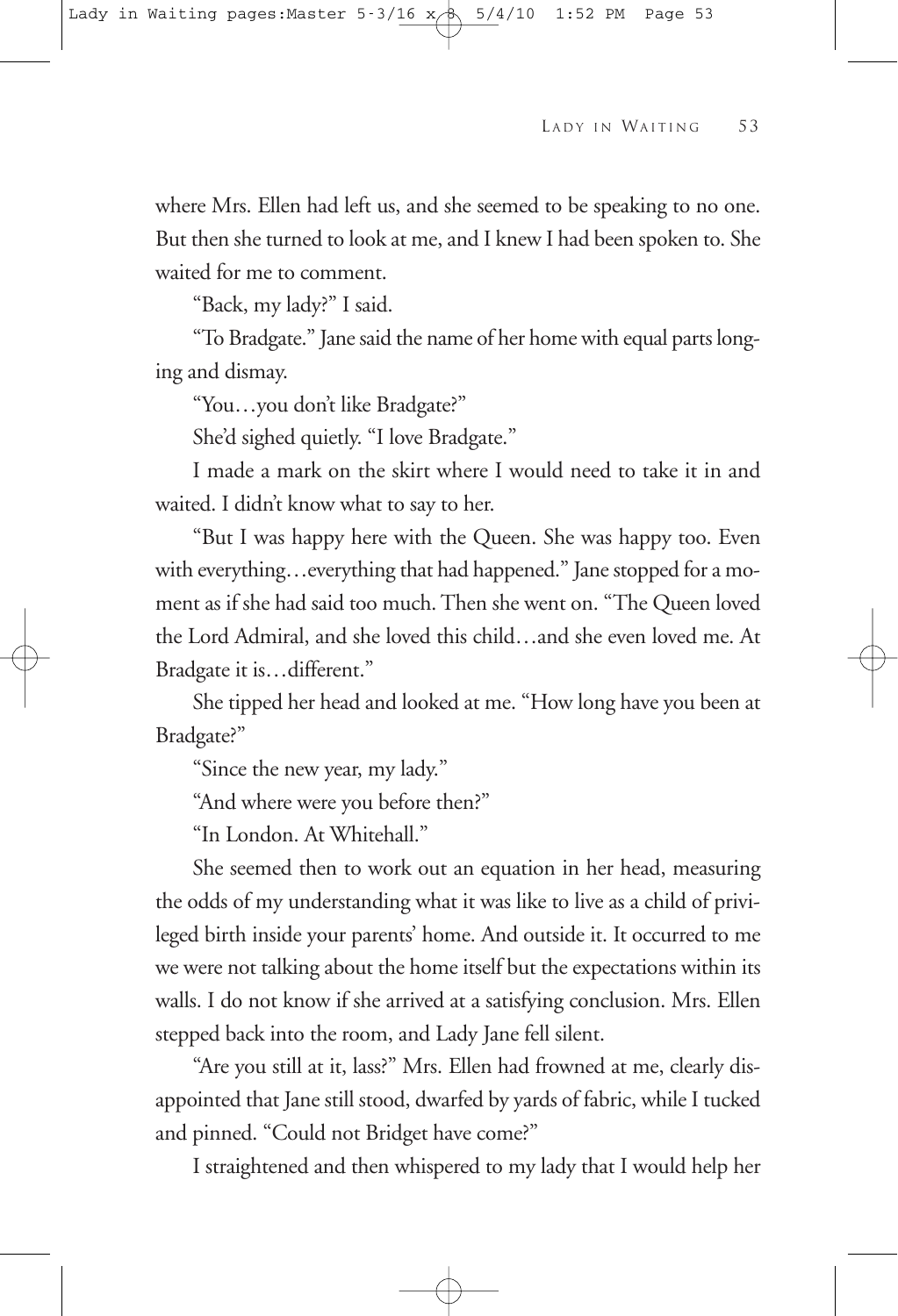out of the gown. "Miss Bridget felt constrained to manage the rest of the wardrobe staff at Bradgate," I said as I helped Lady Jane step out of the skirt. Mrs. Ellen had said nothing, so I curtsied and left the room with the dress before she could ask me anything else.

Now, an hour later, Mrs. Ellen had come to the wardrobe room to inspect my progress.

I slipped the last bone into place and began to thread the needle to sew the seam shut.

"Have you news of Bradgate?" she finally asked me.

Not knowing Mrs. Ellen, I did not know if she was asking for belowstairs gossip, of which there was surely plenty. Since I worked above stairs, Bridget had endeavored as best she could to shield me from it, lest I spill something unpleasant in front of the marchioness or Jane's little sisters. But there is always whispering on the stairs. Those of us who work above stairs pretend we do not hear it. Those below stairs know we do.

I responded that the marquess and marchioness were very well and had been entertaining hunting guests.

She set her cup down. "Who were the guests?"

I poked my finger with the needle as I tried to remember who had been guests of late. There had been several. They had had no wardrobe needs that I was charged with meeting. Bridget had seen to those. Mrs. Ellen cocked her head, waiting.

"The Lord and Lady Darlington were guests the week before last. And…and a nobleman from Leeds. His name escapes me now." Mrs. Ellen looked down at her cup, bored.

And then I remembered.

"Oh. And the young Edward Seymour, the Lord Protector's son, and his mother were there."

She raised her eyes to me at this and set her cup down. "The Lord Protector's son? Are you quite sure?"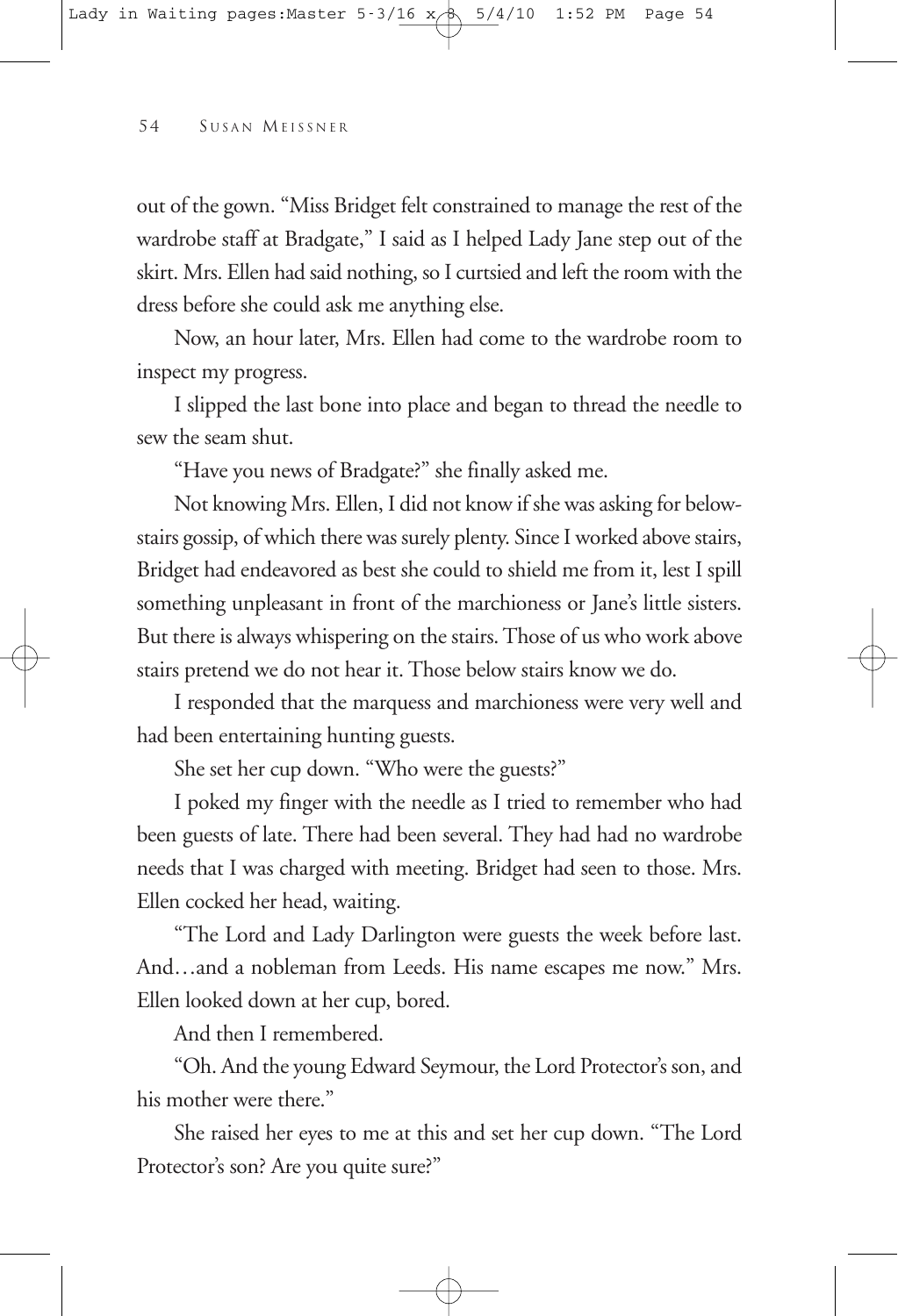"Yes, madam."

"He and his mother were hunting-party guests?" Mrs. Ellen frowned. "I believe so, yes."

It was clear she wished to ask me what conversations I had been privy to, but she could not. She did not know me yet either.

I did not tell her that talk in the kitchen on the days that the Seymours were at Bradgate revolved around the Lord Admiral's and the Lord Protector's insane sibling rivalry and that since the admiral had not been able to advance the Lady Jane's prospects, her father, the marquess, was entertaining the notion of a marriage between Jane and young Edward Seymour. The admiral's nephew.

The jealousy between the two Seymour brothers was legendary. Mrs. Ellen already knew this. We all did. And she guessed young Edward Seymour's reason for being at Bradgate without my even hinting at what I'd heard below stairs.

"Poor Jane," she whispered, but I heard it. I'd observed the young Edward Seymour as a guest at Bradgate. He was polite to the staff, gracious to the marquess and marchioness, and respectful of his mother. He seemed a gentleman. I chanced a question to let Mrs. Ellen know she could speak freely if she wished.

"Is Edward Seymour not a kindly young man?" I dared not to look up from my stitches.

Mrs. Ellen did not answer, and I raised my eyes to see if she was forming a reprimand for my boldness. I saw not anger there, but disquiet, as if she could already see that we were to be paired, she and I, intertwined with the life of the young Lady Jane as her destiny was decided—and that neither one of us would be able to do anything to hold back its progress.

"He is a fine young man." Her answer was slow and measured, inviting me into our partnership, albeit begrudgingly. "But you and I both